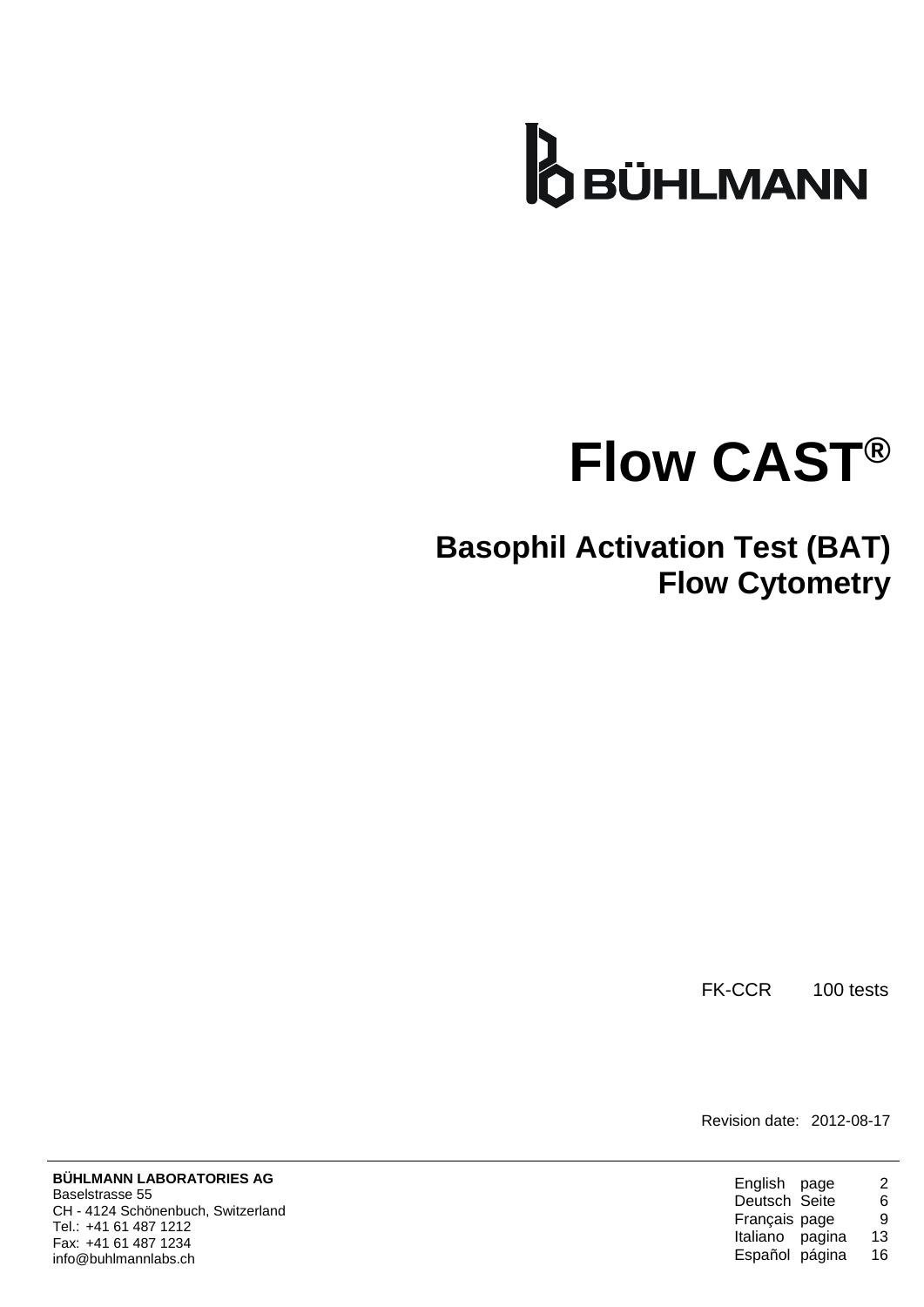## **INTENDED USE**

The Flow CAST® kit is a basophil activation test (BAT) which can be used for the *in vitro* detection of immediate type allergic reactions and hypersensitivities against suspected allergens.

The test is intended for the *in vitro* diagnostic determination of expression of CD63 surface marker on basophils in whole blood by flow cytometry upon antigen stimulation.

#### **PRINCIPLE OF THE ASSAY**

The assay is based on the method first described by Sainte-Laudy *et al.* 1994 and 1996 (1,2) where basophil activation by allergens or controls is detected by flow cytometry measured by the increase of the CD63 (gp53) at the cellular surface. IgE and non-IgE mediated reactions can be detected (3-5).

Stimulation Buffer and Allergen is added to EDTA whole blood from suspected allergic/hypersensitive patients. The allergen mimics the *in vivo* reaction where specific IgE bound to the cellular surface are bridged by the culprit allergen and activates an intracellular signaling cascade leading to the activation of the basophil. As a consequence, intracellular compounds bearing the transmembrane protein CD63 are fused to the cellular membrane and therefore exposed to the extracellular matrix.

As positive control, highly specific monoclonal antibody binding to the high affinity IgE binding receptor (FcεRI) or the unspecific cell activator fMLP is used.

Together with the cellular stimulation, Staining Reagent is added containing a mixture of monoclonal antibodies to human CD63 labeled with fluorescein isothiocyanate (anti-CD63-FITC) and to human chemokine receptor CCR3 labeled with phycoerythrin (anti-CCR3-PE). CCR3 is constitutively expressed on eosinophils and basophils (6,7) Erythrocytes are removed by a lysing reaction and after a short centrifugation step the cells are resuspended in Wash Buffer and analyzed by flow cytometry (*cf.* [Flow cytometric](#page-3-0)  [Data Acquisition](#page-3-0) on page [4\)](#page-3-0).

| <b>Reagents</b>                                                          | <b>Quantity Code</b> |                        | <b>Reconstitution</b>                    |
|--------------------------------------------------------------------------|----------------------|------------------------|------------------------------------------|
| <b>Stimulation Buffer</b><br>containing calcium,<br>heparin and IL-3     | 1 vial<br>lyoph.     | <b>B-CCR-STB</b>       | Reconstitute with 50 ml<br>of water $1$  |
| <b>Stimulation Control</b><br>anti-FcεRI mAb                             | 1 vial<br>lyoph.     | B-CCR-<br><b>STCON</b> | Reconstitute with 1.5 ml<br>of B-CCR-STB |
| <b>Stimulation Control</b><br>fMLP <sup>2</sup>                          | 1 vial<br>lyoph.     | <b>B-CCR-FMLP</b>      | Reconstitute with 1.5ml<br>of B-CCR-STB  |
| <b>Staining Reagent</b><br>Mix of anti-CD63-FITC<br>and anti-CCR3-PE mAb | 1 vial<br>$2.2$ ml   | <b>B-CCR-SR</b>        | Ready to use                             |
| Lysing Reagent <sup>3)</sup><br>10x concentrated                         | 1 vial<br>25 ml      | <b>B-CCR-LYR</b>       | Dilute with 225 ml of<br>deionized water |
| <b>Wash Buffer</b>                                                       | 1 vial<br>100 ml     | <b>B-CCR-WB</b>        | Ready to use                             |

## **REAGENTS SUPPLIED AND PREPARATION**

<sup>1)</sup> For required water quality, see Chapter Procedural Notes

2) N-formyl-methionyl-leucyl-phenylalanine

<sup>3)</sup> Crystals may be formed during storage at 2-8°C and should be dissolved at 18-28°C prior to dilution.

## **STORAGE AND SHELF LIFE OF REAGENTS**

#### **Unopened reagents**

Store at 2-8°C. Do not use past kit expiration date.

|                                     | Opened / reconstituted reagents                                       |  |  |
|-------------------------------------|-----------------------------------------------------------------------|--|--|
| <b>Stimulation Buffer</b>           | Stable at -20°C for 6 months. Aliquot if repeated use is              |  |  |
| <b>Stimulation Control</b>          | expected.                                                             |  |  |
| <b>Stimulation Control</b><br>fMI P | Stable at -20°C for 6 months. Aliquot if repeated use is<br>expected. |  |  |
| <b>Lysing Reagent</b>               | Stable at 2-8°C for 6 months.                                         |  |  |
| <b>Staining Reagent</b>             | Stable at 2-8°C until expiration date.                                |  |  |
| Wash Buffer                         |                                                                       |  |  |

Table 2

## **ALLERGENS AND REAGENTS TO BE ORDERED ADDITIONALLY**

Validated Allergens for the analysis in CAST® assays are offered by BÜHLMANN. Refer to the Allergen list on the webpage to obtain the respective order codes (www.buhlmannlabs.ch).

- Protein Allergens are shipped as concentrated liquids (1µl/vial) and must be diluted before use.
- Drug and Chemical Allergens are shipped lyophilized and must be reconstituted before use.

Refer to the BÜHLMANN Allergen Booklet and **Allergen Data Sheets** available on the website www.buhlmannlabs.ch.

## **ALLERGEN REAGENTS FROM OTHER SOURCES** Allergens from other sources might be used in the Flow

 $CAST<sup>®</sup>$  assay with the following limitations: • No matrix-bound allergens (solid or liquid phase).

- No allergen preparations containing cytotoxic compounds
- (stabilizers, preservatives) such as glycerol, phenol, sodium azide or merthiolate (thimerosal).

For the procedure to establish customer specific allergens for the CAST®-Assays ask your local distributor or contact BÜHLMANN.

## **MATERIALS REQUIRED BUT NOT PROVIDED**

- K-EDTA venipuncture tubes.
- Centrifuge for centrifugation at 500 x g.
- Disposable, pyrogen-free polypropylene or polystyrene test tubes and appropriate test tube racks for the stimulation NOTE: Polystyrene tubes should fit with the Flow Cytometer used (*e.g.* 12 x 75 mm FALCON tubes from Becton Dickinson; order code: 352052).
- Vortex Mixer.
- Precision pipettes with disposable, pyrogen-free tips: 10-100 µl, 100-1000 µl, 1-5 ml adjustable pipette and a 10- 50 µl adjustable dispenser.
- Cylinder for preparing the Stimulation Buffer.
- Sterile, ultrapure and apyrogenic water for preparing the cell stimulation reagents (*cf.* Chapter Procedural Notes).
- Water bath set at 37°C.
- Distilled or deionized water as well as beaker or cylinder for the preparation of Lysing Reagent.
- Bottle-top dispensers for Lysing Reagent and Wash Buffer, respectively.
- Flow Cytometer with 488 nm (blue) excitation wavelength including appropriate software (cf. chapter [Flow cytometric](#page-3-0)  [Data Acquisition\)](#page-3-0).

Table 1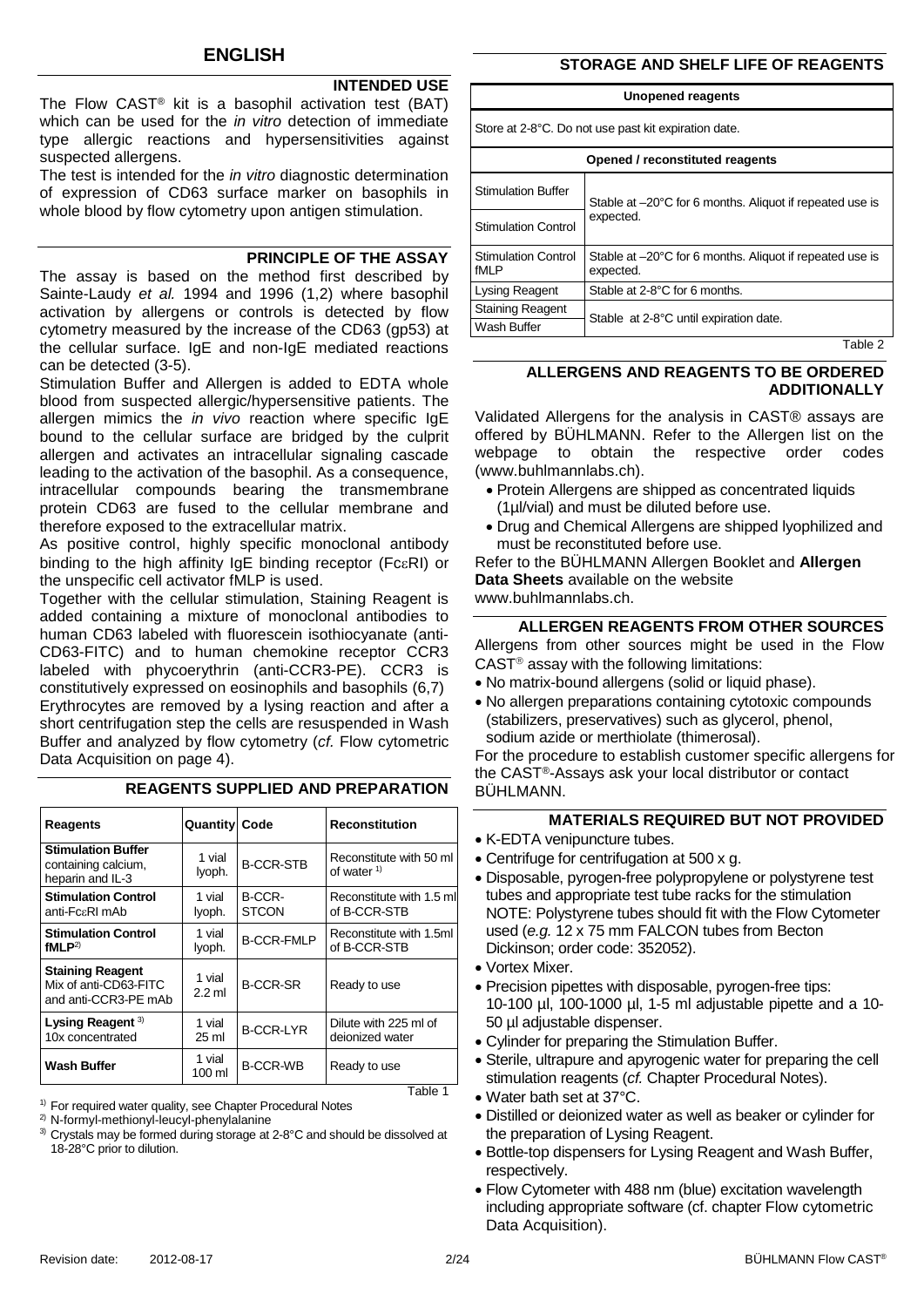#### **ASSAY PROCEDURE**

## **PRECAUTIONS**

#### SAFETY PRECAUTIONS

Stimulation Buffer (B-CCR-CSB) contains components of human origin. As material from human may contain infectious agents e.g. Hepatitis B virus and HIV. Therefore *patient samples and kit components should be handled as if capable of transmitting infections*.

## TECHNICAL PRECAUTIONS

- Recommended Water Quality for the Flow CAST®. The use of sterile, ultrapure and apyrogenic water for reconstituting Stimulation Buffer (B-CCR-STB) is essential for good and reproducible basophil stimulation. The following sources of water may be used: Cell culture grade water, infusion grade water or deionized, double distilled water that is ultra filtrated in a periodically sanitized 10 kDa ultra filter.
- The Lysing Reagent (B-CCR-LYR) can be reconstituted with deionized, double distilled water or the same water quality that is used for the cell stimulation reagents.
- Precautions to avoid allergen contamination during cell stimulation: Aeroallergens in the laboratory may contaminate open blood samples and cell suspensions from patients potentially causing an elevated background release. Therefore, care must be taken to cover blood samples and cell stimulation tubes. Avoid dust mites, pollinating plants, latex gloves or equipment potentially containing latex and open windows in the laboratory where the cell stimulation is performed. Therefore, we recommend carrying out the cell preparation and stimulation steps in a laminar flow hood.
- For cell stimulation and labeling reaction, the use of tissue culture grade microtiter plates is possible.
- Components must not be used after the expiry date printed on the labels. Do not mix different lots of reagents.
- Avoid contamination of reagents.
- It is important reading through the Instructions for Use prior to commencing the test. Reliable results will be obtained only if this Instruction for Use is followed accurately.
- Samples that are not properly handled may cause inaccurate results.
- Test results should be interpreted in conjunction with information available from clinical assessment of the patient and other diagnostic procedures.

## **SPECIMEN COLLECTION AND STORAGE**

It is recommended that patients should avoid systemically administered antiallergenic drugs such as corticosteroids, chromoglycic acid (DSCG) for at least 24 hours prior to blood sampling.

Collect sufficient blood into **K-EDTA venipuncture tubes**. Fill the venipuncture tubes up to the dedicated volume with blood. Not sufficiently filled tubes (filling grade < 50%) lead to higher EDTA concentration in the sample and thus may give false negative results.

1 ml of whole blood is sufficient for about 18 test tubes.

Perform the cell stimulation immediately or store the blood sample refrigerated (2-8°C) for up to 48 hours**.** For detecting responses to drugs store the blood sample only up to 24 hours. **Do not centrifuge or freeze blood samples**.

**Important:** The following procedure is optimized for whole blood specimen collected with EDTA as anticoagulant.

- 1. Mix the anti-coagulated blood sample by inverting the venipuncture tube several times.
- 2. Prepare fresh and pyrogen-free 3.5 ml polypropylene or polystyrene tubes suitable for Flow Cytometry measurements.
- 3. For each patient, label the tubes *e.g.*: PB = patient background PC1 = stimulation control with anti-FcεRI Ab PC2 = stimulation control with fMLP A1-1 for allergen 1 with dilution 1 A1-2 for allergen 1 with dilution 2 etc.

## **Stimulation and Staining**

- 4. Pipet 50 µl of the corresponding stimulus to each tube for each patient PB tube: 50 μl of **Stimulation Buffer (background)**  PC1 tube: 50 μl of **Stimulation Control**  PC2 tube: 50 μl of **Stimulation Control fMLP**  Ax-y tube: 50 μl of **Allergen**
- 5. Add 100 μl of Stimulation Buffer to each tube.
- 6. Add 50 μl of patient's whole blood to each tube. Be sure that the side wall and top of the tube are free of blood.
- 7. Mix gently.
- 8. Add 20 μl Staining Reagent to each tube.
- 9. Mix gently, cover the tubes and incubate for 15 minutes at 37°C in a **water bath**. (using an incubator will take about 10 minutes longer incubation time due to less efficient heat transfer).

## **Lysing**

- 10.Add 2 ml pre-warmed (18-28°C) Lysing Reagent to each tube, mix gently.
- 11.Incubate for 5 -10 minutes at 18-28°C.
- 12.Centrifuge the tubes for 5 minutes at 500 x g.
- 13.Decant the supernatant by using blotting paper.
- 14.Resuspend the cell pellet with 300 μl of Wash Buffer.
- **Note:** Depending on Flow cytometry instrumentation more wash buffer (e.g. 800 µl) might be necessary.
- 15.Vortex gently.
- 16.Acquire the data on the flow cytometer within the same day. If the samples are stored for several hours it should be kept protected from light at 2-8°C.
- **Note:** Samples stored, protected from light at 2-8°C over night are still analysable. A slight decrease of fluorescence intensity and a lower basophil recovery can be observed.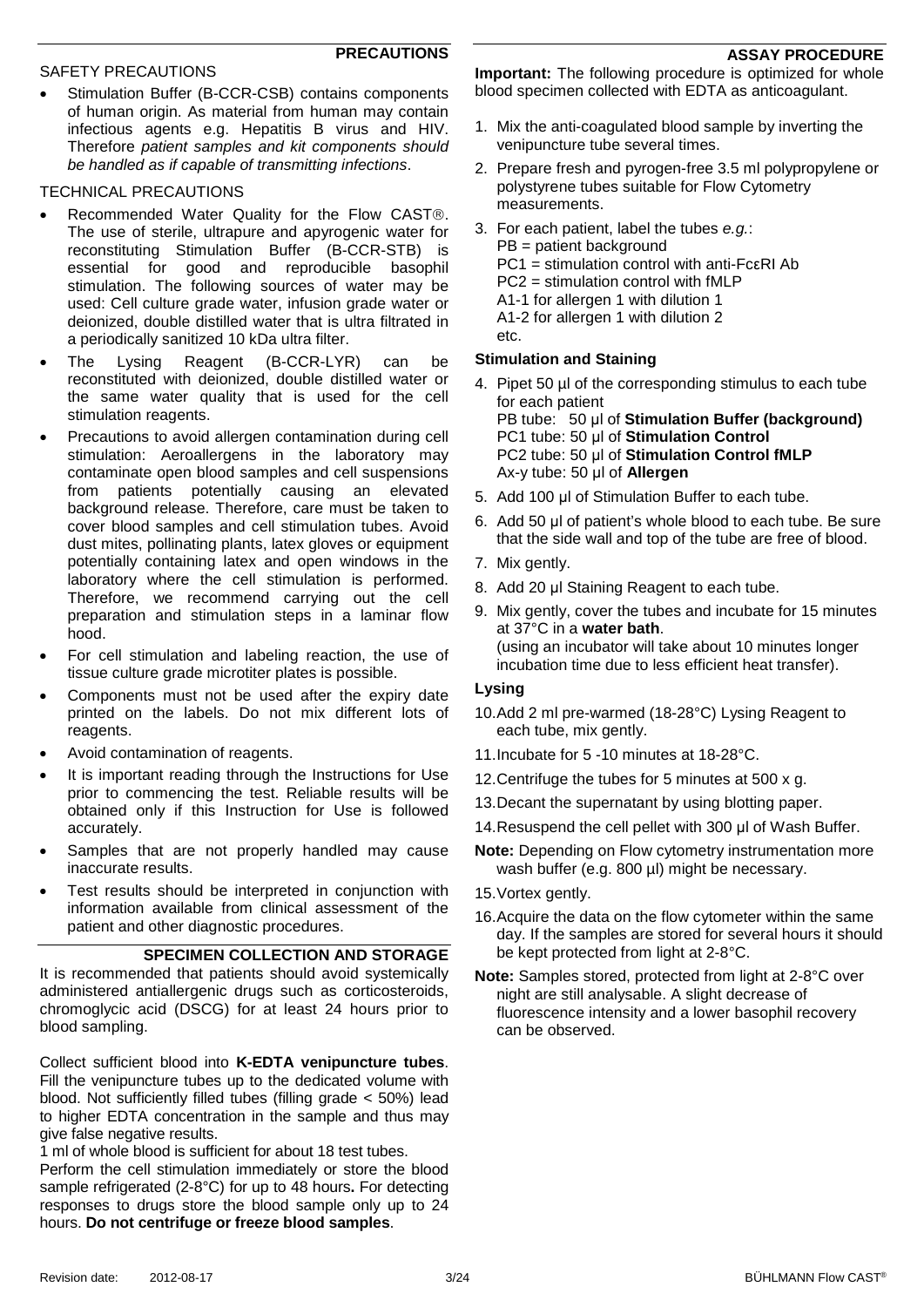#### **FLOW CYTOMETRIC DATA ACQUISITION**

<span id="page-3-0"></span>Flow cytometric acquisition can be performed on any flow cytometer working with a 488 nm argon laser diode (bluegreen excitation light).

The flow cytometer must be equipped to detect Forward Scatter (FSC), Side Scatter (SSC) and the two fluorochromes FITC and PE.

Ensure that the flow cytometer is properly aligned and colour compensation is set.

During acquisition of the samples, make sure that on a FSC/SSC histogram the leukocyte population is separated into three discrete populations. Adjust the amplification (gain) of FSC and SSC signals to obtain a distribution that is shown in [Figure 1.](#page-3-1) Refer to the flow cytometer product manuals for instructions.



<span id="page-3-1"></span>Figure 1: Three discrete populations (lymphocytes, monocytes and granulocytes) in FSC/SSC histogram.

Typically, after 500-600 basophilic cells (gated as shown in figure 2) the acquisition can be stopped. At least 200 basophilic cells must be analyzed, requiring a total amount of 50'000-100'000 leukocytes to be acquired per sample. Because of the lower activation percentage in drug allergies each laboratory has to define its own confidence limits (i.e. in drug allergies the limit of basophilic cells analyzed should be set to 300 or more).

#### **DATA ANALYSIS**

The analysis of the acquired data can be performed with any flow cytometry analysis software e.g. FlowJo, FloMax, CellQuest or others.

The analysis is based on two steps:

- 1. Set a gate 1 (R1) by including the entire basophil population CCR3 pos with low Side Scatter SSC low (see [Figure 2\)](#page-3-2). eosinophils located on the high right side will be excluded due to their SSC high position.
- 2. Calculate the percentage of CD63 positive cells (brightly fluorescent FITC; Q2) compared to the total amount of basophilic cells gated in R1 (see [Figure 3](#page-3-3) and [Figure 4\)](#page-3-4).



<span id="page-3-2"></span>Figure 2: Selection of basophilic cells CCR3 pos / SSC low



| Gated Region    | Count (n=) |       |
|-----------------|------------|-------|
| Total           | 78251      | 100.0 |
|                 | 655        | 0.8   |
| $Q2$ (CD63 pos) | 11         | 17    |
| $Q4$ (CD63 neg) | 644        | 98.3  |
|                 |            |       |

<span id="page-3-3"></span>Figure 3: Patient Background (PB) with STB only



| Gated Region                   | Count $(n=)$ | $\%$  |
|--------------------------------|--------------|-------|
| Total                          | 72916        | 100.0 |
| R1                             | 606          | 0.8   |
| Q2 (CD63 pos)                  | 467          | 77 1  |
| $\cdot$ (CD63 <sup>neg</sup> ) | 139          |       |

<span id="page-3-4"></span>Figure 4: Stimulation Control (STCON)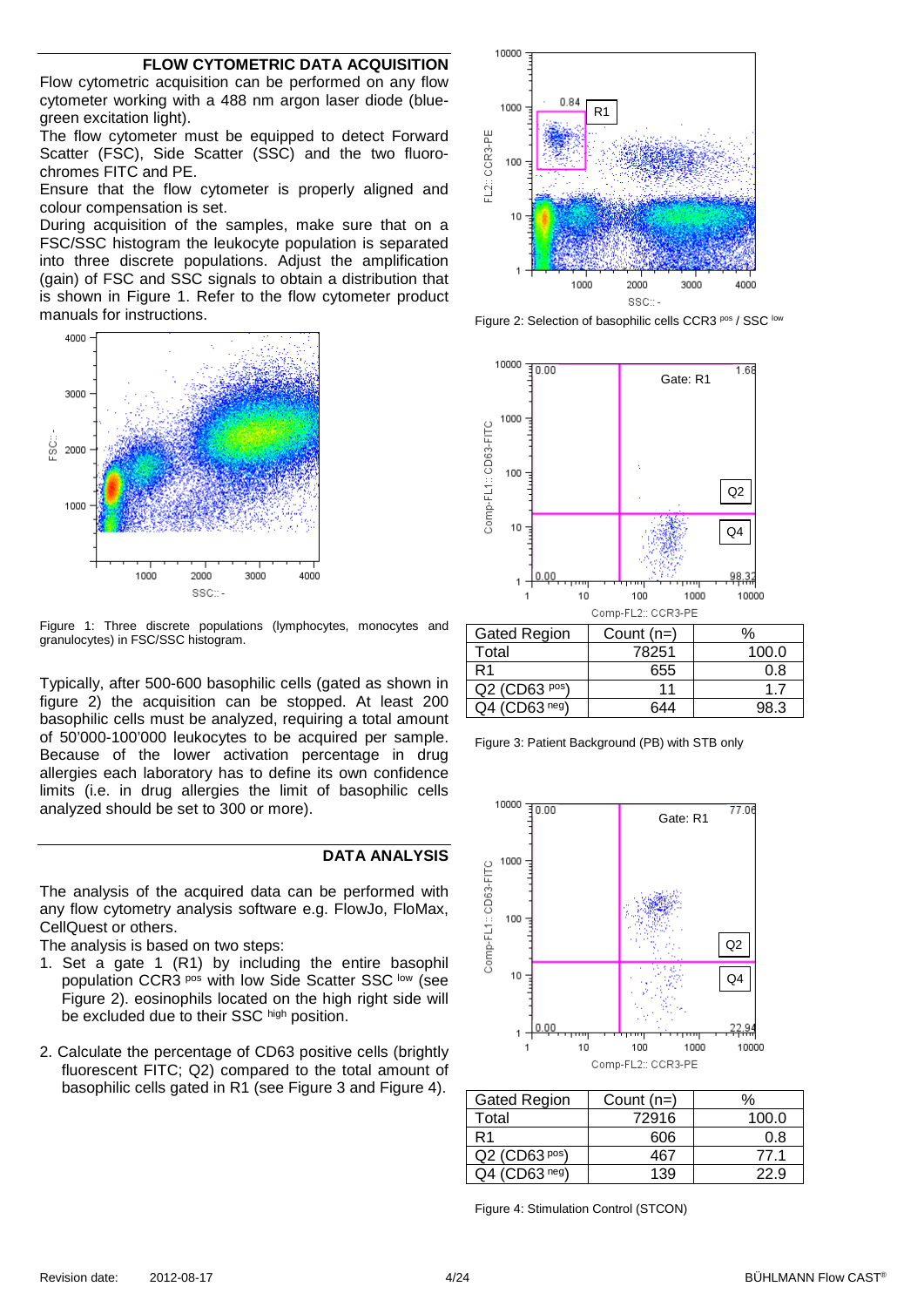#### **ASSAY PERFORMANCE**

#### **LIMITATIONS**

- Flow cytometry may produce false results if the cytometer has not been aligned perfectly, if the fluorescence emission has not been correctly compensated and if the regions have not been carefully positioned.
- Verify the preparations by eye to assess the efficacy of lysis. The erythrocytes may be incompletely lysed and appear on a light diffraction histogram in the same location as the leucocytes.

#### **QUALITY CONTROL**

For the appropriate evaluation of results, different values should be taken into account:

- a) Typically, three distinct **leukocyte populations**  lymphocytes, monocytes and granulocytes appear in the FSC/SSC plot. Their occurrence can be regarded as a criterion for the quality of the blood sample (time of collection, storage).
- b) **Negative control** (buffer control): A patient individual base value of 2.0 to 2.5 % of the activated basophils should be regarded as negative. This was also basis for the determination of allergen specific cut-offs.
- c) **Positive control** (stimulation control). Two different positive controls are included in the kit. **Anti-Fc**ε**RI mAb** mimics the bridging of the receptor *in vivo* caused by the allergen. **fMLP** is a tripeptide causing basophil activation in a non-immunologic way. If one of those two stimulators shows activation of **>10 %** basophils, the sample is evaluable.
- d) **Non-responders** are persons with a low reactivity (<10% CD63 positive cells) to fMLP and anti-FcεRI antibody. Evaluation of data from normal blood donors and patients showed that 6.1% (out of n=98) were nonresponders to anti-FcεRI and 4.9 % (out of n=61) to fMLP.

#### **INTERPRETATION OF RESULTS**

To obtain an optimal sensitivity and specificity, slightly different cut-off values should be applied for different groups of allergens. Based on numerous studies and evaluations done with different basophil activation tests Bühlmann recommends using the following cut-off:

| Inhalant allergens: | >15%   |        |
|---------------------|--------|--------|
| Food allergens:     | >15%   |        |
| Hymenoptera venoms: | >10%   |        |
| Betalactams*:       | $>5\%$ | SI > 2 |
| Analgesics*:        | $>5\%$ | SI > 2 |
| Food additives*     | $>5\%$ | SI > 2 |

\* Drugs and other chemical allergens usually results in lower activation percentages than other allergens. Therefore, a lower cut-off should be taken, but the stimulation index  $(SI = allergen$  stimulation divided by negative control) must be equal or higher than 2 in order to consider the result as positive.

Specificity: The anti-CCR3 mAb is a highly specific antibody described in 6 and 7. CCR3 is constitutively expressed on eosinophilic and basophilic leukocytes (see Fig. 2) and in a smaller part on CD3+ cells (lymphocytes). Samples from eight normal blood donors were double stained twice with anti-CCR3-PE and anti-CD3-AF647. The relative amount (mean) of CD3+ cells within the gated Basophil population was 3.9% (cf [.Table 11\)](#page-21-0)

Depending on the gating strategy used the relative amount of CD63+ basophils in Patient background (negative control) is very low. We analyzed 98 samples from normal blood donors and allergic patients. The median patient background was 1.5 % (95 % CI: 1.20 - 1.77 %). 6/98 samples showed a patient background >5 %.

Basophil Recovery: >500 basophils/stimulation tube. We analyzed 102 samples from normal blood donors and allergic patients. The median Basophil recovery was 526 cells (95% CI 481-578 basophils) stained with CCR3-PE.

Precision (Patient background): 16.2 % CV. The precision shows the reproducibility of the patient background within the same blood sample incubated 20 times with Stimulation Buffer and consecutively analyzed by flow cytometry. The results are expressed in [Table 13](#page-21-1) as percentage basophils activated and as mean fluorescence intensity (MFI) of CD63-FITC.

Precision (Positive control): 5.4 % CV. The precision shows the reproducibility of the stimulation within the same blood sample incubated 20 times with positive control (STCON) and consecutively analyzed by flow cytometry. The results are expressed in [Table 13](#page-21-1) as percentage basophils activated and as mean fluorescence intensity (MFI) of CD63-FITC.

Inter-Technician Variation (Positive control): 3.7-8.1 % CV. Two blood samples from normal blood donors were tested with the Flow CAST<sup>®</sup> by five different technicians within the same day. The two positive controls included into the kit, STCON and FMLP were used in duplicates.

The results are expressed in [Table 14](#page-21-2) as mean percentage basophils activated (CD63+) from double activation per technician.

Reference Intervals were established with normal blood donors (age 18-60). Median value for anti- $FC \nRI$ stimulated samples is 75.8 % (percentile 25th: 53.3 %, 75th: 85.6 %). Median value for fMLP stimulated samples is 48.1 % (percentile 25th: 35.4 %, 75th: 65.5%). Refer to [Table 12.](#page-21-3)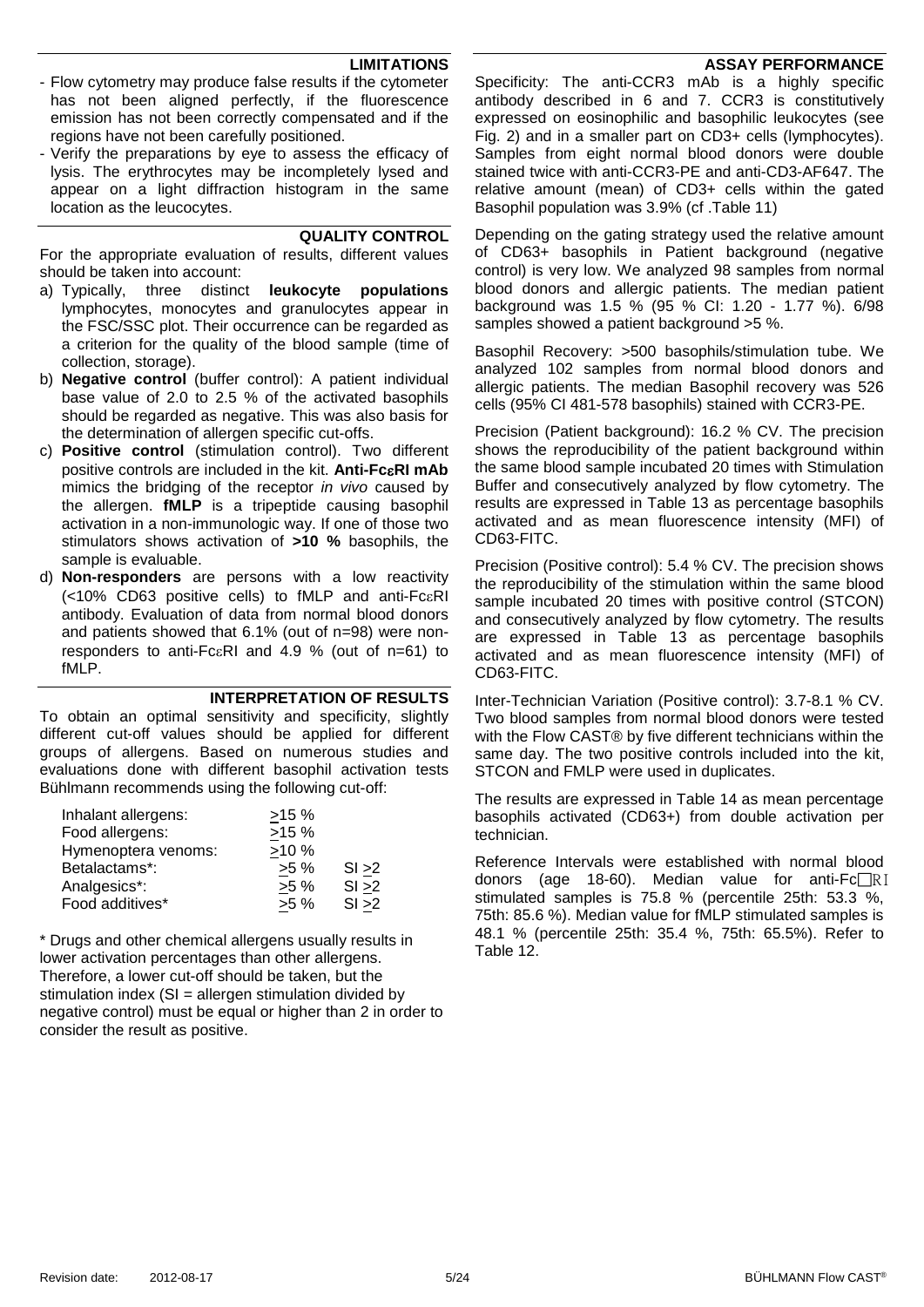## **DEUTSCH**

## **ANWENDUNGSZWECK**

Der Flow CAST® ist ein Basophilen Aktivierungstest (BAT) und kann für die in vitro Bestimmung von Direkttyp Allergien und Hypersensitivitäten gegen vermutete Allergene verwendet werden.

Der Test wird für den in vitro diagnostischen Nachweis der Expression des CD63 Oberflächenmarkers auf Basophilen in Vollblut gebraucht, die nach Allergenstimulation im Durchflusszytometer bestimmt wird.

#### **PRINZIP DER METHODE**

Die zugrunde liegende Methode wurde erstmals von Sainte-Laudy et al. 1994 und 1996 [\(1,](#page-21-4)[2\)](#page-21-5) beschrieben. Die Aktivierung der Basophilen durch Allergene wird durch die erhöhte Expression von CD63 (Glykoprotein gp53) an der Zelloberfläche mittels Durchflusszytometrie gemessen. Es können sowohl IgE vermittelte, wie auch nicht-IgE vermittelte Allergien nachgewiesen werden [\(3-](#page-21-6)[5\)](#page-21-7).

Allergene werden in Stimmulationspuffer zu EDTA Vollblut von Patienten mit vermuteter Allergie/Hypersensitivität gegeben. Damit wird die in vivo Reaktion nachgestellt, bei der das an die Zelloberfläche gebundene spezifische IgE, kreuzvernetzt wird. Diese Reaktion aktiviert eine intrazelluläre Signalkaskade, welche zur Basophilenaktivierung führt. Während der Aktivierung verschmelzen intrazelluläre Bestandteile (Granula-Kompartimente), welche das transmembrane Protein CD63 enthalten, mit<br>der Zellmembran und CD63 wird somit auf der der Zellmembran und CD63 extrazellulären Oberfläche exponiert.

Als Positivkontrollen werden je ein spezifischer monoklonaler Antikörper verwendet der den hochaffinen IgE bindenden Rezeptor (FcεRI) erkennt sowie N-formylmethionyl-leucyl-phenylalanine (fMLP) als unspezifischen Zellaktivator.

Gleichzeitig zur zellulären Stimulation wird das Färbereagenz dazugegeben. Dieses enthält ein Gemisch aus monoklonalen Antikörpern gegen humanes CD63, konjugiert mit Fluorescein Isothiocyanate (anti-CD63- FITC), sowie gegen den humanen Chemokinrezeptor CCR3, markiert mit Phycoerythrin (anti-CCR3-PE). CCR3 wird auf Eosinophilen und Basophilen konstitutiv exprimiert (6,7). Die enthaltenen Erythrozyten werden durch eine Lyse-Reaktion entfernt. Nach einem kurzen Zentrifugationsschritt werden die Zellen in Waschpuffer resuspendiert und können danach durchflusszytometrisch analysiert werden (siehe Analyse mit Durchflusszytometer Seite [8\)](#page-7-0).

| Reagenz                                                         | Inhalt                | Art.-Nr.            | <b>Rekonstitution</b>                          |
|-----------------------------------------------------------------|-----------------------|---------------------|------------------------------------------------|
| <b>Stimulations-Puffer</b><br>enthält Kalzium.<br>Heparin, IL-3 | 1 Flasche<br>lyoph.   | <b>B-CCR-STB</b>    | Mit 50 ml H <sub>2</sub> O <sup>1)</sup> lösen |
| <b>Stimulations-Kontrolle</b><br>anti-FcεRI mAk                 | 1 Flasche<br>lyoph.   | <b>B-CCR-STCONI</b> | Mit 1.5 ml B-CCR-STB<br>lösen                  |
| Stimulations-<br>Kontrolle fMLP <sup>2)</sup>                   | 1 Flasche<br>lyoph.   | <b>B-CCR-FMLP</b>   | Mit 1.5 ml B-CCR-STB<br>lösen                  |
| Färbe-Reagenz<br>anti-CD63-FITC und<br>anti-CCR3-PE mAk         | 1 Flasche<br>$2.2$ ml | <b>B-CCR-SR</b>     | Gebrauchsfertig                                |
| Lyse-Reagenz <sup>3)</sup><br>10x konzentriert                  | 1 Flasche<br>25 ml    | <b>B-CCR-LYR</b>    | Mit 225 ml deion.<br>Wasser verdünnen          |
| <b>Wasch-Puffer</b>                                             | 1 Flasche<br>100 ml   | <b>B-CCR-WB</b>     | Gebrauchsfertig                                |

**GELIEFERTE REAGENZIEN UND VORBEREITUNG**

<sup>1)</sup> Für die verlangte Wasserqualität siehe Kapitel Technische Hinweise.

2) N-formyl-methionyl-leucyl-phenylalanin

3) Kristalle können bei einer Lagerung bei 2-8°C auftreten und sollten vor der Verdünnung bei 18-28°C wieder aufgelöst werden.

## **LAGERUNG UND HALTBARKEIT DER REAGENZIEN**

#### **Ungeöffnete Reagenzien**

Bei 2-8°C Lagern.

Zu verwenden bis zum Verfallsdatum, angegeben auf der Packungsetikette.

| Geöffnete / Rekonstituierte Reagenzien |                                                                        |  |
|----------------------------------------|------------------------------------------------------------------------|--|
| Stimulations-Puffer                    | 6 Monate bei -20°C haltbar. Bei wiederholtem                           |  |
| Stimulations-Kontrolle                 | Gebrauch aliquotieren.                                                 |  |
| Stimulations-Kontrolle<br>fMLP         | 6 Monate bei -20°C haltbar. Bei wiederholtem<br>Gebrauch aliquotieren. |  |
| Lyse-Reagenz                           | 6 Monate bei 2-8°C haltbar.                                            |  |
| Färbe-Reagenz                          | Bei 2-8°C bis zum Verfallsdatum haltbar.                               |  |
| Wasch-Puffer                           |                                                                        |  |

Table 4

#### **ALLERGENE ERHÄLTLICH AUF ANFRAGE**

Validierte Allergene werden von BÜHLMANN zum Einsatz in CAST® Assays angeboten. Die entsprechenden Codenummern sind auf der BÜHLMANN Allergenliste auf der Internetseite: [www.buhlmannlabs.ch](http://www.buhlmannlabs.ch/) aufgeführt.

- **Proteinallergene:** Die BÜHLMANN Proteinallergene wurden bezüglich der Qualität kontrolliert und werden in flüssiger, konzentrierter Form (1μl / Röhrchen) versandt.
- **Medikamente und chemische Allergene:** niedermolekulare Allergene von BÜHLMANN werden in lyophilisierter Form versandt und müssen vor Gebrauch aufgelöst werden.

Weitere Infos, siehe BÜHLMANN Allergen-Broschüre und Allergendatenblätter publiziert auf der BÜHLMANN Webseite, [www.buhlmannlabs.ch.](http://www.buhlmannlabs.ch/)

## **ALLERGENE ANDERER HERKUNFT**

Allergenextrakte anderer Herkunft können mit den nachfolgenden Einschränkungen im Flow CAST<sup>®</sup> Test verwendet werden:

- Keine Matrix-gebundene Allergene (fest oder flüssig).
- Keine Allergen-Präparationen mit zytotoxischen Chemikalien (Stabilisatoren und Konservierungsstoffe) wie Glyzerol, Phenol, Natriumazid oder Merthiolat (Thimerosal).

Eine Anleitung zur Etablierung von Anwender spezifischen Allergenen ist auf Anfrage beim lokalen Distributor oder bei BÜHLMANN erhältlich.

## **ERFORDERLICHE LABORGERÄTE UND HILFSMITTEL**

- K-EDTA Blutentnahme Röhrchen.
- Zentrifuge für Zentrifugationen bei 500 x g.
- Pyrogen-freie Versuchsröhrchen aus Polypropylen oder Polystyren, mit einem entsprechenden Halter HINWEIS: Die Polystyren-Röhrchen sollten mit dem verwendeten Durchflusszytometer kompatibel sein (*z.B.* 12 x 75 mm FALCON Röhrchen von Becton Dickinson; Art.- Nr.: 352052).
- Wirbelmischer (Vortex).
- Präzisionspipetten mit Pyrogen-freien Einwegspitzen für 10-100 µl, 100-1000 µl, 1-5 ml, sowie 10-50 µl Spitzen für eine Multiinjektionspipette
- Zylinder zur Vorbereitung des Stimulationspuffers.
- Ultrareines und Pyrogen-freies Wasser für die Vorbereitung des Stimulations-Puffers (siehe technische Hinweise).
- Wasserbad auf 37°C eingestellt.
- Destilliertes oder deionisiertes Wasser und Becherglas oder Zylinder zur Vorbereitung des Lyse Reagenz.

Table 3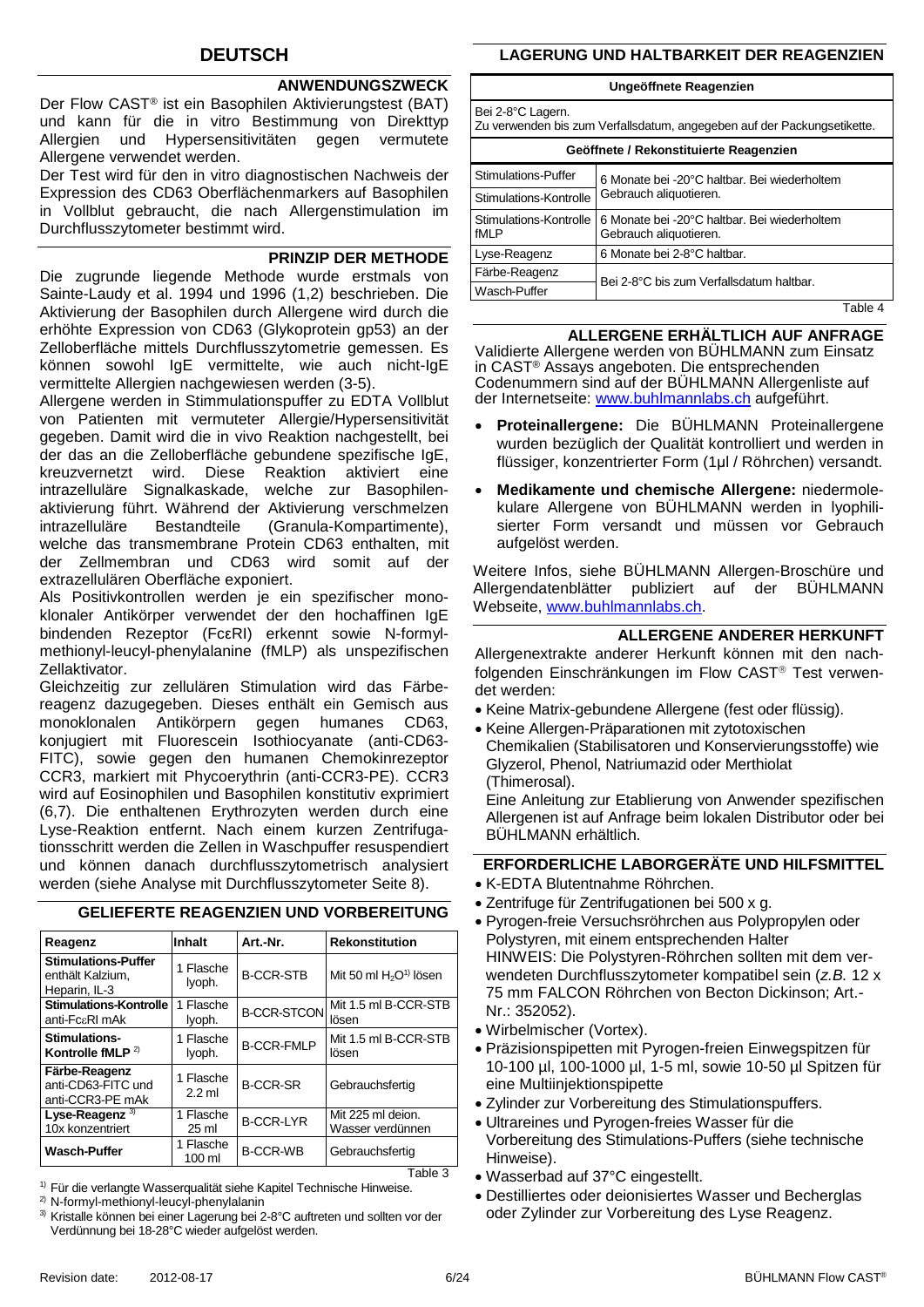- Bottle-top Dispenser für 1x Lyse Reagenz und Wasch-Puffer.
- Durchflusszytometer mit 488 nm Anregungswellenlänge (Argon-Ionen Laser) mit entsprechender Software (siehe Kapitel "Analyse mit Durchflusszytometer").

## **VORSICHTSMASSNAHMEN**

SICHERHEITSMASSNAHMEN Stimulationspuffer (B-CCR-CSB) enthalten Komponenten menschlichen Ursprungs.Proben humanen Ursprungs können infektiös sein (z.B. Hepatitis B Virus und HIV). *Deshalb sollten Kitkomponenten und Patientenproben als infektiös betrachtet werden und mit den entsprechenden Vorsichtsmassnahmen behandelt werden.*

#### TECHNISCHE VORSICHTSMASSNAHMEN

- EMPFOHLENE WASSERQUALITÄT FÜR DEN FLOW CAST®. Die Verwendung von ultrareinem und pyrogenfreiem Wasser zur Rekonstitution des Stimulations-Puffers (B-CCR-STB) ist notwendig, um eine gute und reproduzierbare Stimulation der Basophilen zu erreichen. Folgende Wasser-Qualitäten können verwendet werden: Wasser zur Zellkultur, Wasser für Injektionszwecke oder deionisiertes Wasser, das zweimal destilliert und durch einen regelmässig dekontaminierten 10 kDa Ultrafilter gereinigt wurde.
- Zur Rekonstitution des Lyse-Reagenz (B-CCR-LYR) eignet sich deionisiertes, zweifach destilliertes Wasser. Auch das für die Reagenzien der Zellstimulation bestimmte pyrogenfreie Wasser kann verwendet werden.
- VERMEIDUNG VON KONTAMINATIONEN WÄHREND DER ZELL-STIMULATION. In der Laborluft enthaltene Aeroallergene können offene Blutproben und Zellsuspensionen kontaminieren und so potentiell zu einem erhöhten Basiswert führen. Alle verwendeten Probenröhrchen sollten daher stets abgedeckt werden. Zur Reduktion der Kontaminationsgefahr sollten die Laborfenster verschlossen bleiben. Auch evtl. vorhandene Hausstaubmilben oder Pollen von Zimmerpflanzen sind als potentielle Allergenquellen zu berücksichtigen. Wir empfehlen daher, die Zellpräparation und die Stimulationsschritte unter einem Laminar Flow Modul durchzuführen.
- Mikrotiter-Platten geeignet für Zellkulturen können ebenfalls für die Zellstimulation und Markierungsreaktion verwendet werden.
- Vermeiden Sie eine Kontamination der Reagenzien
- Es ist wichtig, vor Beginn des Tests die Arbeitsanleitung sorgfältig zu lesen. Verlässliche Ergebnisse werden nur erzielt, wenn diese Anleitung sorgfältig ausgeführt wird.
- Proben, die nicht korrekt behandelt werden können zu falschen Ergebnissen führen.
- Test Ergebnisse sollten in Verbindung mit klinischen Informationen, der Anamnese und den Ergebnissen anderer diagnostischer Verfahren interpretiert werden.

## **UNTERSUCHUNGSMATERIAL UND LAGERUNG**

Patienten unter systemisch antiallergischer Therapie sollten mindestens 24 Stunden vor der Blutentnahme keine Medikamente, wie Corticosteroide oder Chromoglycinsäure (DSCG) einnehmen.

Ausreichend Blut in **K-EDTA-Röhrchen** sammeln. Das Entnahmeröhrchen bis zur angegebenen Markierung füllen. Nicht ausreichend gefüllte Röhrchen (Füllmenge <50%) ergeben eine erhöhte EDTA Konzentration was zu falsch negativen Resultaten führen kann.

1 ml EDTA Vollblut reicht für ungefähr 18 Ansätze.

Die Zellstimulation sofort durchführen oder die Blut-Proben bei 2-8°C bis zu 48 Stunden aufbewahren. Für den Nachweis von Medikamentenreaktionen sollte das Blut nicht älter als 24 Stunden sein. **Blutproben nicht zentrifugieren oder einfrieren.**

#### **ARBEITSANLEITUNG**

**Wichtig:** Die folgende Anleitung wurde für Vollblutproben mit EDTA als Antikoagulanz optimiert.

- 1. Durch mehrmaliges invertieren des Blutentnahmeröhrchens die Blutprobe mischen.
- 2. Vorbereiten neuer und pyrogenfreier Poypropylen oder Polystyren Röhrchen welche für die Messung am Durchflusszytometer geeignet sind.
- 3. Für jeden Patienten Röhrchen beschreiben. Z.B.: PB Patienten Basis
	- PC1 Stimulationskontrolle mit anti-FcεRI
	- PC2 Stimulationskontrolle mit fMLP
	- A1-1 Allergen 1 mit Konzentration 1
	- A1-2 Allergen 1 mit Konzentration 2

## etc. **Stimulation und Färbung**

- 4. 50 µl des entsprechenden Stimulus zu jedem Röhrchen für jeden Patienten zugeben. PB Röhrchen 50 ul Stimulations-Puffer (Basis) PC1 Röhrchen 50 µl Stimulations-Kontrolle PC2 Röhrchen 50 µl Stimulations-Kontrolle fMLP Ax-y Röhrchen 50 µl Allergen etc.
- 5. 100 µl Stimulations-Puffer in jedes Röhrchen geben.
- 6. 50 µl Patienten Vollblut in jedes Röhrchen geben. Blutkontaminationen an Seitenwänden und Rand vermeiden.
- 7. Vorsichtig mischen.
- 8. 20 µl Färbe-Reagenz zu jedem Röhrchen zugeben.
- 9. Vorsichtig mischen. Röhrchen zudecken und für 15 Minuten bei 37°C in einem **Wasserbad** inkubieren (wird ein Inkubator verwendet, muss aufgrund schlechterer Wärmeübertragung, 10 Minuten länger inkubiert werden).

#### **Lyse**

- 10.2 ml vorgewärmtes (18-28°C) Lyse-Reagenz zu jedem Röhrchen zugeben, vorsichtig mischen.
- 11.5-10 Minuten bei 18-28°C inkubieren.
- 12.Röhrchen für 5 Minuten bei 500 x g zentrifugieren.
- 13.Überstand vorsichtig abgiessen und mit saugfähigem Papier Röhrchenrand trocknen.
- 14.Zellpellet mit 300 µl Wasch-Puffer suspendieren.

**Hinweis:** Abhängig vom verwendeten Durchflusszytometer könnte ein größeres Volumen Wasch-Puffer (z.B. 800 µl) benötigt werden.

- 15.Vorsichtig vortexen.
- 16.Datenerhebung auf dem Durchflusszytometer sollte innerhalb des gleichen Tages erfolgen. Werden die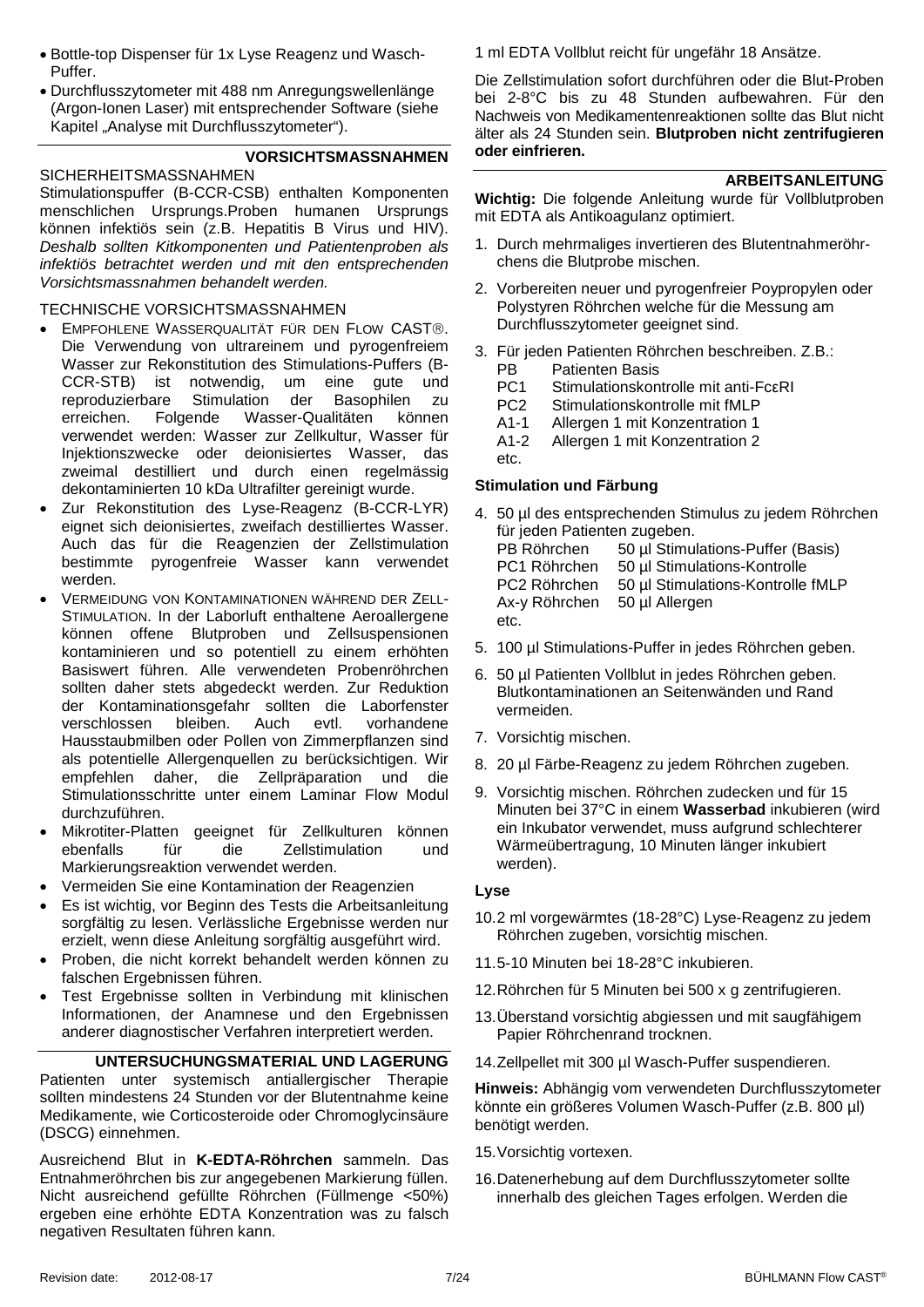Proben für mehrere Stunden gelagert, sollten diese in Dunkelheit bei 2-8°C aufbewahrt werden.

**Hinweis:** Es ist möglich, vor Licht geschützte Proben nach einer über Nacht Lagerung (2-8°C) zu analysieren. Dabei muss aber mit einer leichten Abnahme der Fluoreszenz und der Basophilen-Wiederfindung (Recovery) gerechnet werden.

#### **ANALYSE MIT DURCHFLUSSZYTOMETER**

<span id="page-7-0"></span>Die Analyse kann mit jedem Durchflusszytometer welches eine 488 nm Argonlaser-Diode besitzt (blau-grünes Exitationslicht) durchgeführt werden.

Das Durchflusszytometer muss mit Forward Scatter (FSC), Side Scatter (SSC) und mit zwei Fluorochrom Kanälen für FITC und PE ausgerüstet sein.

Es muss sichergestellt werden, dass das Durchflusszytometer richtig eingestellt ist und eine Farbkompensation durchgeführt wurde.

Während der Datenerhebung muss sichergestellt werden, dass auf einem FSC/SSC Histogramm die Leukozytenpopulation in drei separate Populationen aufgetrennt werden. Um eine Populationsverteilung wie in [Figure 1](#page-3-1) (Seite [4\)](#page-3-1) dargestellt zu erhalten, muss die Amplifikation (Gain) des FSC und SSC Signals gegebenenfalls angepasst werden. Siehe auch Produktbeschreibung/ Anleitung des Durchflusszytometers.

Normalerweise kann die Datenerhebung nach ungefähr 500-600 Basophilen Zellen (siehe [Figure 2,](#page-3-2) Seite [4\)](#page-3-1) gestoppt werden. Um mindestens 200 Basophile Zellen zu analysieren, müssen etwa 50-100'000 Leukozyten erhoben werden. Aufgrund der tieferen Aktivierungsfrequenz bei Medikamentenallergien, muss jedes Labor seine eigene Vertrauenslimite definieren (d.h. bei Medikamentenallergien sollte die Mindestzahl an gezählten Basophilen bei 300 oder mehr liegen).

#### **DATENANALYSE**

Die Datenanalyse der erhobenen Daten kann mit jeder geeigneten Software für Durchflusszytometer durchgeführt werden, z.B. FlowJo, FloMax, CellQuest oder andere.

Die Analyse besteht aus zwei Schritten:

- 1. Ein Fenster 1 (Gate R1) so setzen, dass die gesamte Basophilen Population CCR3pos mit tiefem Side Scatter SSC<sup>low</sup> eingeschlossen ist [\(Figure 2,](#page-3-2) Seite [4\)](#page-3-1). Die Eosinophilen Population, welche auf der oberen rechten Seite (SSC high) liegt, wird dabei ausgeschlossen.
- 2. Die Anzahl CD63 positive Zellen (FITC hell fluoreszierend; Q2) wird in Prozent aller Basophilen Zellen welche in Fenster R1 eingeschlossen wurden berechnet (siehe [Figure 3](#page-3-3) und [Figure 4,](#page-3-4) Seite [4\)](#page-3-4)

#### **EINSCHRÄNKUNGEN**

− Durchflusszytometrie kann falsche Resultate liefern wenn das Gerät nicht optimal eingestellt wird, wenn die Fluoreszenzemission nicht korrekt kompensiert wird und wenn die Fenster nicht sorgfältig positioniert werden.

− Die effiziente Durchführung der Lysereaktion muss von Auge geprüft werden. Unvollständig lysierte Erythrozyten erscheinen auf einem Lichtbrechungsdiagramm in der gleichen Position wie Leukozyten.

#### **QUALITÄTSKONTROLLE**

Für eine einwandfreie Auswertung, sollten folgende Parameter berücksichtigt werden:

- a) Es ist typisch, dass drei **Leukozytenpopulationen,** Lymphozyten, Monozyten und Granulozyten in der FSC/SSC Darstellung zu sehen sind. Ihr Auftreten kann als ein Kriterium für die Qualität der Blutprobe gewertet werden (Zeit seit der Abnahme, Lagerungsbedingungen).
- b) **Negative Kontrolle** (Puffer Kontrolle): Der individuelle Patientenbasiswert von 2.0 bis 2.5 % aktivierten Basophilen sollte als negativ bewertet werden. Dieser Wert wurde auch als Grundlage für die Ermittlung der allergenspezifischen Cut-offs herangezogen.
- c) **Positive Kontrolle** (Stimulations-Kontrolle). Zwei unterschiedliche Positiv Kontrollen sind im Kit enthalten. **Anti-FcεRI** mAk ahmt die vom Allergen verursachte Kreuzvernetzung der an die Rezeptoren gebundenen spez. IgE Moleküle nach. **fMLP** ist ein Tripeptid, das auf einem nicht immunologischen Weg basophile Zellen aktiviert. Zeigt eine dieser beiden Kontrollen eine Basophilenaktivierung von >10 % an, kann die Patientenprobe als auswertbar betrachtet werden.
- d) **Non-responder** sind Personen, die eine niedrige Reaktivität zu fMLP und anti-FcεRI Antikörper zeigen (<10 % CD63 positiver Zellen). Eine Auswertung von Blutspender- und Patientendaten ergab, dass 6.1 % (n=98) Non-responder auf anti-FcεRI und 4.9 % (n=61) auf fMLP waren.

#### **INTERPRETATION DER ERGEBNISSE**

Um eine optimale Sensitivität und Spezifität zur erreichen, sollten für die unterschiedlichen Allergengruppen, leicht angepasste Grenzwerte (Cut-Off) angewendet werden. Basierend auf verschiedene Studien und Evaluationen empfiehlt BÜHLMANN die folgenden Grenzwerte:

| Inhalations- Allergene:   | >15%   |        |
|---------------------------|--------|--------|
| Lebensmittel Allergene:   | >15%   |        |
| Hymenopteragifte:         | >10%   |        |
| Betalaktam Antibiotika*:  | $>5\%$ | SI > 2 |
| Analgetika*:              | $>5\%$ | SI > 2 |
| Lebensmittelzusatzstoffe* | $>5\%$ | SI > 2 |

\* Medikamente und andere chemische Allergene ergeben gewöhnlich einen geringeren Aktivierungs-Prozentsatz. Daher sollte ein niedrigerer Grenzwert gewählt werden, wobei zusätzlich ein Stimulations-Index berücksichtigt werden muss (SI = Allergen-Stimulation über negative Kontrolle). Der SI muss ≥ 2 sein, damit das Resultat als positiv interpretiert werden kann.

BÜHLMANN Allergene wurden für die CAST® Assays validiert. Individuelle Cut-offs wurden in Studien oder internen Untersuchungen ermittelt. Weitere Details finden Sie auf den Allergendatenblättern auf der BÜHLMANN Webseite, www.buhlmannlabs.ch.

#### **INTERPRETATION DER RESULTATE**

Um eine optimale Sensitivität und Spezifität zur erreichen, sollten für die unterschiedlichen Allergengruppen, leicht angepasste Grenzwerte (Cut-Off) angewendet werden. Basierend auf verschiedene Studien und Evaluationen mit unterschiedlichen Basophilen Aktivierungstests empfiehlt BÜHLMANN die folgenden Grenzwerte:

| Inhalations-Allergene:    | >15%    |        |
|---------------------------|---------|--------|
| Lebensmittel Allergene:   | >15%    |        |
| Hymenopterengifte:        | $>10\%$ |        |
| Betalaktam Antibiotika*:  | >5%     | SI > 2 |
| Analgetika*:              | >5%     | SI > 2 |
| Lebensmittelzusatzstoffe* | $>5\%$  | SI > 2 |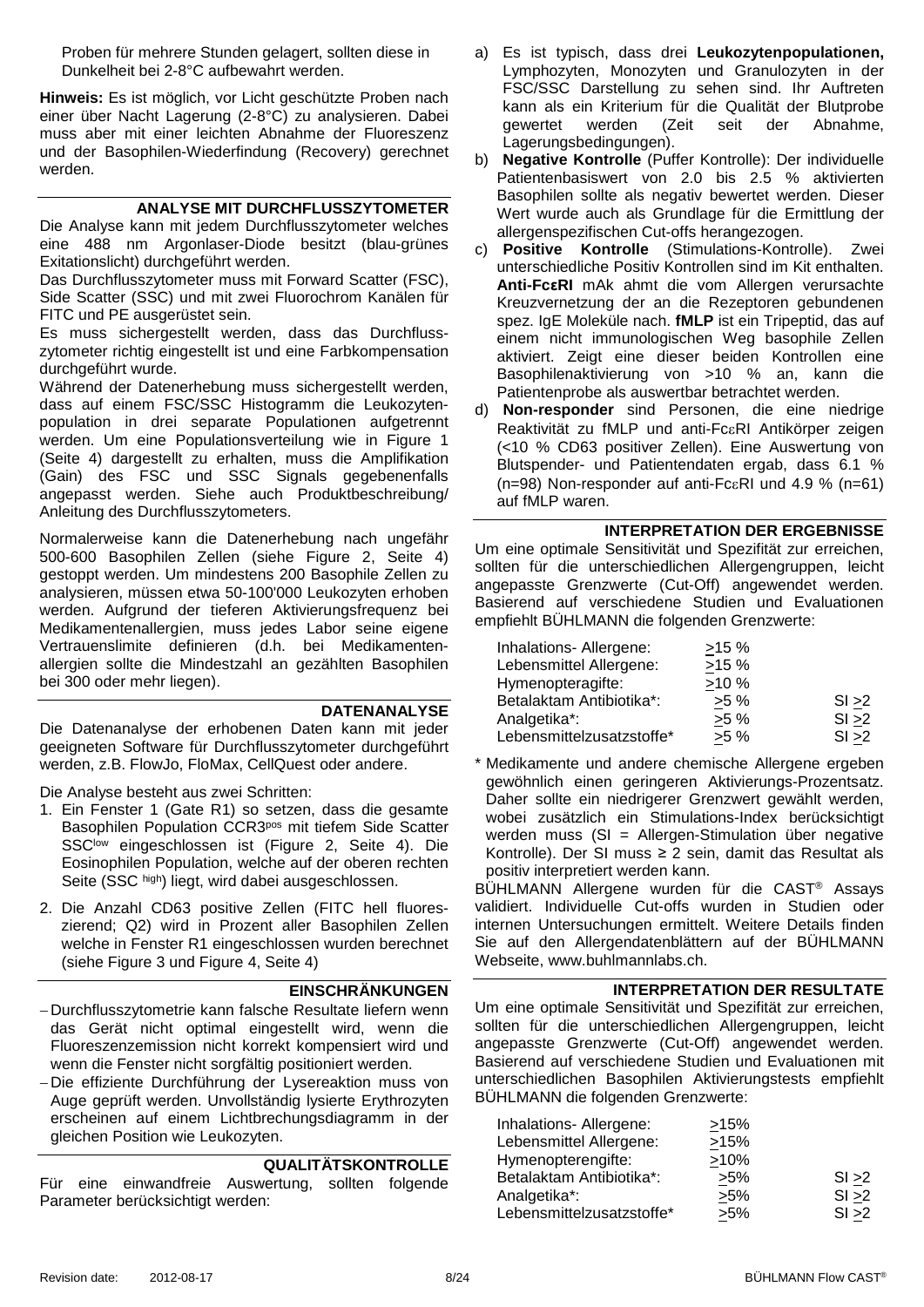\* Medikamente und andere chemische Allergene ergeben gewöhnlich einen geringeren Aktivierungs -Prozentsatz. Daher sollte ein niedrigerer Grenzwert gewählt werden , wobei zusätzlich ein Stimulations -Index berücksichtigt werden muss (SI = Allergen -Stimulation über negative Kontrolle). Der SI muss ≥ 2 sein, damit das Resultat als positiv interpretiert werden kann.

#### **LEISTUNGSMERKMALE**

**Spezifität:** Der anti -CCR3 mAk ist ein hoch spezifischer Antikörper, welcher in Referenz [6](#page-21-8) und [7](#page-21-9) beschrieben wird. CCR3 wird auf Eosinophilen und Basophilen Zellen konstitutiv exprimiert (siehe [Figure](#page-3-2)  2) sowie in geringerem Ausmass auf CD3 <sup>+</sup> Zellen (Lymphozyten). Blutproben von acht Normalblutspendern wurden mit anti -CCR3 -PE und anti -CD3 -AF647 doppelgefärbt. Der relative Anteil an CD3 + Zellen innerhalb der selektierten Basophilen Population betrug 3.9% (siehe [Table 11\)](#page-21-0).

Abhängig von der "Gating"-Strategie ist der relative Anteil von CD63 <sup>+</sup> Basophilen in der Patienten Basis (negativ Kontrolle) zumeist sehr gering. Proben von 98 Normalblut spendern und Allergikern wurden analysiert. Der Median der Basis betrug 1.5% (95% CI=1.20 -1.77%). 6/98 Proben zeigten eine Basis >5%.

**Basophilen Wiederfindung (Recovery): >500 Basophile/- Stimulationsröhrchen.** Es wurden 102 Proben von Normalblutspendern und Allergikern getestet. Der Median der Basophilen Wiederfindung betrug 526 Zellen (95% CI= 481 -578 Basophile) welche mit CCR3 -PE gefärbt wurden.

**Präzision (Patienten Basis): 16.2 % CV.** Die Präzision zeigt die Reproduzierbarkeit der Patienten Basis innerhalb der gleichen Blutprobe welche 20fach mit Stimulations - Puffer inkubiert und danach durchflusszytometrisch analysiert wurde. Die Resultate sind in [Table 13](#page-21-1) angegeben in Prozent aktivierter Basophilen und als "Mean fluorescence intensity" (MFI) von CD63 -FITC.

**Präzision (Positiv Kontrolle): 5.4 % CV.** Die Präzision zeigt die Reproduzierbarkeit der Patienten Basis innerhalb der gleichen Blutprobe welche 20fach mit der Positiv Kontrolle (STCON) inkubiert und danach durchflusszytometrisch analysiert wurde. Die Resultate sind in [Table 13](#page-21-1) angegeben in Prozent aktivierter Basophilen und als "Mean fluorescence intensity" (MFI) von CD63 -FITC.

**Inter -Technician Variation (Positiv Kontrolle): 3.7 - 8.1 % CV.** Zwei Proben von Normalblutspendern wurden mit dem Flow CAST ® von fünf Labormitarbeitern innerhalb des gleichen Tages getestet. Die zwei im Kit enthaltenen Positiv Kontrollen STCON und FMLP wurden im Doppel angesetzt. Die Resultate sind in [Table 14](#page-21-2) als Mittelwert der Prozent aktivierten Basophilen (CD63 +) pro Mitarbeiter angegeben.

**Referenzintervalle** wurden mit normalen Blutspendern im Alter von 18 -60 ermittelt. Der Median für anti -Fc εRI stimulierte Proben beträgt 75.8 % (25. Per zentile: 53.3 %, 75. Per zentile: 85.6 %). Der Median für fMLP stimulierte Proben beträgt 48.1 % (25. Perzentile: 35.4 %, 75 Perzentile: 65.5 %). Siehe [Table 11](#page-21-0) .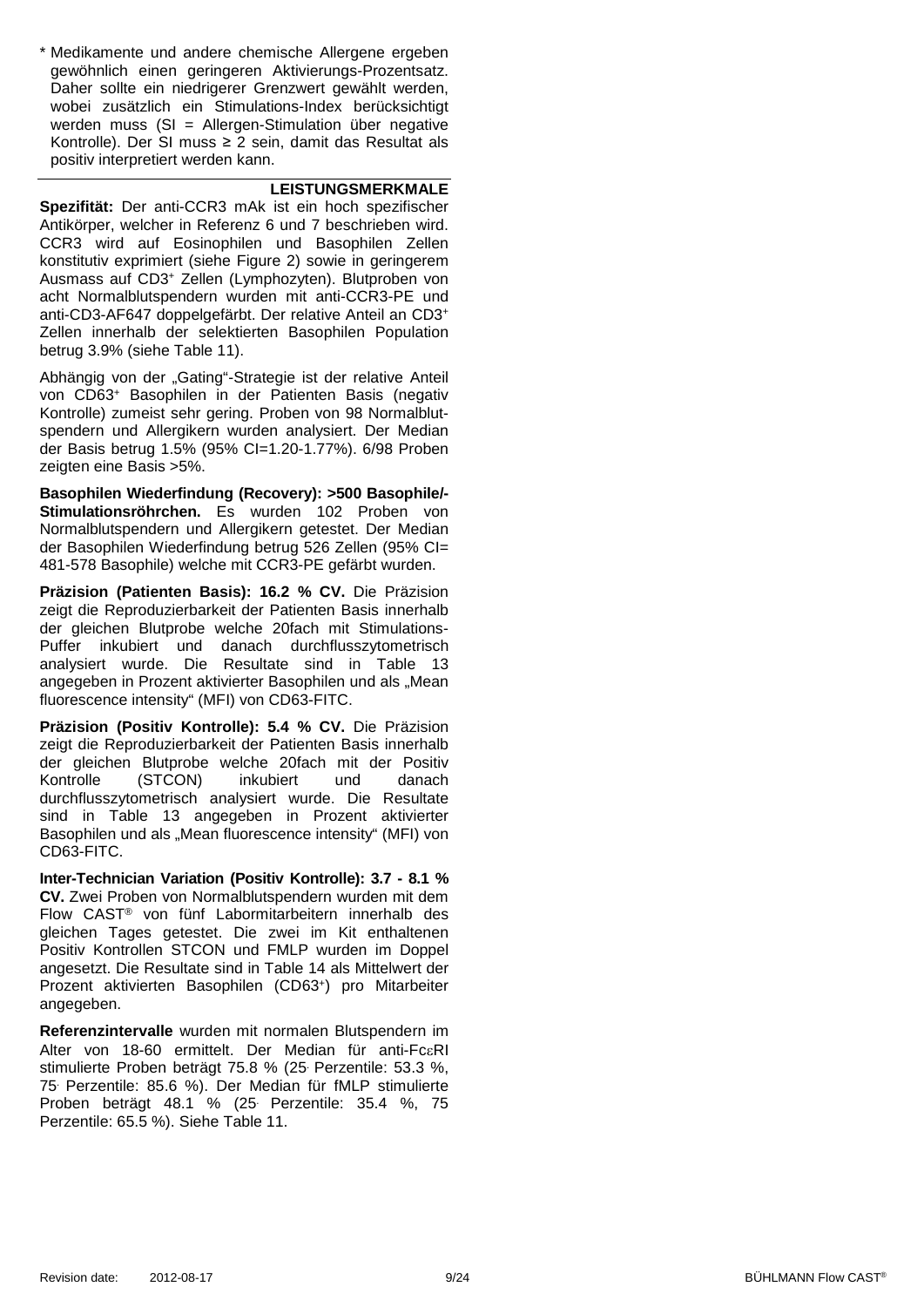## **FRANCAIS**

#### **DOMAINE D'UTILISATION**

Le kit Flow CAST® est un test d'activation des basophiles (BAT) qui peut être utilisé pour la détection *in vitro* de réactions de type allergique immédiates et les hypersensibilités contre des allergènes suspectés. Le test s'applique à la détermination diagnostique *in vitro* de l'expression de marqueurs de surface CD63 sur des basophiles dans le sang complet, par cytométrie de flux, lors de la stimulation antigénique.

#### **PRINCIPE DE DOSAGE**

L'essai est basé sur la méthode initialement décrite par Sainte-Laudy *et al.* 1994 et 1996 (1,2) où l'activation des basophiles par des allergènes ou des contrôles est détectée par cytométrie de flux mesurée par l'augmentation des CD63 (gp53) à la surface de la cellule. Tant les réactions IgE-médiées que les non IgE-médiées peuvent être détectées (3-5).

Le tampon de stimulation et l'antigène sont ajoutés au sang complet traité à l'EDTA provenant de patients suspectés allergiques/hypersensibles. L'allergène mime la réaction *in vivo* où l'IgE spécifique lié à la surface de la cellule est ponté par l'allergène avéré et active une cascade de signalisation intracellulaire, qui conduit à l'activation des basophiles. En conséquence, les composés intracellulaires portant la protéine transmembranaire CD63 se fusionnent à la membrane cellulaire et par conséquent sont exposés à la matrice extracellulaire.

Comme contrôle positif, on emploie un anticorps monoclonal hautement spécifique se liant au récepteur de haute affinité reconnaissant l'IgE (FcεRI) ou l'activateur cellulaire non-spécifique fMLP.

Concomitamment à la stimulation cellulaire, on ajoute le réactif de coloration contenant un mélange d'anticorps monoclonaux aux CD63 humains marqués à l'isothiocyanate de fluorescéine (anti-CD63-FITC) et au récepteur humain de la chémokine CCR3 marqué à la phycoérythrine (anti-CCR3-PE). Le CCR3 est exprimé constitutivement sur les éosinophiles et les basophiles (6,7).

Les érythrocytes sont retirés par réaction de lyse et, après une courte étape de centrifugation, les cellules sont remises en suspension dans le tampon de lavage et analysées par cytométrie de flux (voir en page [12](#page-11-0) Acquisition de données par cytométrie de flux).

| <b>Réactifs</b>                                                               | Quantitél Code     |                    | <b>Reconstitution</b>                    |
|-------------------------------------------------------------------------------|--------------------|--------------------|------------------------------------------|
| <b>Tampon de stimulation</b><br>Contenant calcium.<br>héparine et IL-3        | 1 flacon<br>lyoph. | <b>B-CCR-STB</b>   | Reconstituer avec 50<br>ml d'eau $1$     |
| Contrôle de<br>stimulation<br>anti-FcεRI mAb                                  | 1 flacon<br>lyoph. | <b>B-CCR-STCON</b> | Reconstituer avec 1.5<br>ml de B-CCR-STB |
| Contrôle de<br>stimulation $fMLP2$                                            | 1 flacon<br>lyoph. | <b>B-CCR-FMLP</b>  | Reconstituer avec<br>1.5ml de B-CCR-STB  |
| Réactif de coloration<br>Mélange de anti-CD63-<br>FITC et anti-CCR3-PE<br>mAb | 1 flacon<br>2.2 ml | <b>B-CCR-SR</b>    | Prêt à l'emploi                          |
| Réactif de lyse 3)<br>Concentré 10x                                           | 1 flacon<br>25 ml  | <b>B-CCR-LYR</b>   | Diluer avec 225 ml<br>d'eau déionisée    |
| Tampon de lavage                                                              | 1 flacon<br>100 ml | <b>B-CCR-WB</b>    | Prêt à l'emploi                          |
|                                                                               |                    |                    | Table 5                                  |

## **REACTIFS FOURNIS ET PREPARATION**

<sup>1)</sup>Pour la qualité d'eau requise, voir le Chapitre Notes Opératoires. 2) N-formyl-méthionyl-leucyl-phénylalanine

3) Des cristaux peuvent se former lors du stockage à 2-8°C et doivent être remis en solution à 18-28°C avant dilution.

#### **STOCKAGE ET STABILITE DES REACTIFS**

| Réactifs non-ouverts                                                      |                                                                                              |  |
|---------------------------------------------------------------------------|----------------------------------------------------------------------------------------------|--|
| Stocker à 2-8°C. Ne pas utiliser au-delà de la date de péremption du kit. |                                                                                              |  |
| Réactifs ouverts / reconstitués                                           |                                                                                              |  |
| Tampon de<br>stimulation                                                  | Stable à -20°C pendant 6 mois. Fractionner en                                                |  |
| Contrôle de<br>stimulation                                                | aliquotes si on s'attend à un usage répété.                                                  |  |
| Contrôle de<br>stimulation fMLP                                           | Stable à -20°C pendant 6 mois. Fractionner en<br>aliquotes si on s'attend à un usage répété. |  |
| Réactif de lyse                                                           | Stable à 2-8°C pendant 6 mois.                                                               |  |
| Réactif de coloration                                                     | Stable à 2-8°C jusqu'à la date de péremption                                                 |  |
| Tampon de lavage                                                          | — <u>11 A</u>                                                                                |  |

Table 6

#### **ALLERGENES FOURNIS SUR DEMANDE**

Codes de commande: voir la liste des allergènes BÜHLMANN sur le site internet (www.buhlmannlabs.ch)

- **Protéines allergènes:** Les protéines allergènes BÜHLMANN ne subissent pas un contrôle de qualité et sont envoyées sous forme liquide, concentrée (1µl/flacon).
- **Médicaments et produits chimiques allergènes:** Les allergènes de faible masse moléculaire BÜHLMANN sont envoyés sous forme lyophilisée et doivent être reconstitués avant l'emploi.

Se Référer au Livret Allergènes BÜHLMANN et feuillets de données allergènes disponible sur le site internet de BÜHLMANN (www.buhlmannlabs.ch).

## **ALLERGENES PROVENANT D'AUTRES SOURCES**

Des allergènes provenant d'autres sources peuvent être employés dans l'essai Flow CAST<sup>®</sup> avec les limitations suivantes :

- Aucun allergène matriciel (phase solide ou liquide).
- Aucune préparation d'allergènes contenant des produits cytotoxiques (stabilisants, agents de conservation) tels que glycérol, phénol, azoture de sodium ou merthiolate (thimérosal).

Pour la procédure d'établissement des allergènes spécifiques du client pour l'essai CAST®, veuillez vous adresser au distributeur local ou contacter BÜHLMANN.

## **MATERIELS NECESSAIRES MAIS NON FOURNIS**

- Tubes pour ponction veineuse traités K-EDTA.
- Centrifugeuse pour centrifugation à 500 g.
- Tubes à essai disposables, en polypropylène apyrogène ou tubes à essai en polystyrène et support de tubes à essai pour la stimulation

NOTE: Les tubes en polystyrène doivent être adaptés au cytomètre de flux employé (*par exemple* tubes 12 x 75 mm FALCON venant de Becton Dickinson; code: 352052).

- Vortex Mixer.
- Pipettes de précision avec pointes disposables apyrogènes : Pipettes ajustables de 10-100 µl, 100-1000 µl, 1-5 ml et dispensateur ajustable de 10-50 µl.
- Cylindre pour la préparation du tampon de stimulation.
- Eau Stérile, ultrapure et apyrogène pour la préparation des réactifs de stimulation (voir le Chapitre Notes Opératoires). • Bain marie à 37°C.
- 
- Eau distillée ou deionisée ainsi que bêcher ou cylindre pour la préparation du réactif de lyse.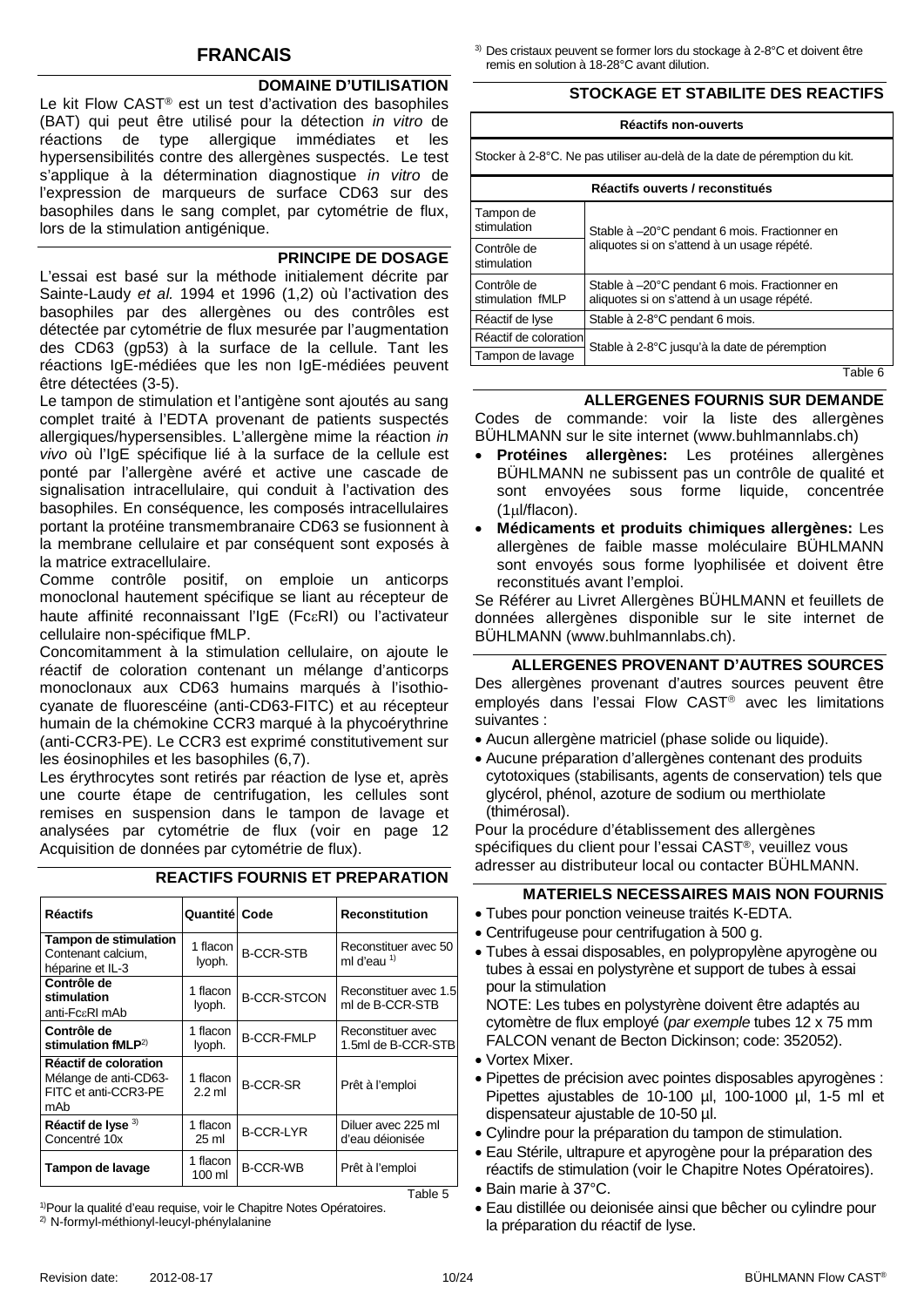- Dispensateurs bouteille verticaux pour 1 x réactif de lyse et tampon de lavage, respectivement.
- Cytomètre de flux avec excitation à la longueur d'onde de 488 nm (bleu) muni du logiciel approprié (voir le chapitre Acquisition de données du cytomètre de flux).

#### PRÉCAUTIONS DE SÉCURITÉ

## **PRÉCAUTIONS**

• Le tampon de stimulation (B-CCR-CSB) contient des composants d'origine humaine. Les échantillons humains peuvent contenir des agents infectieux tels que le virus de l'hépatite B ou le VIH. *En conséquence*, *tous les échantillons provenant de patients ainsi que les réactifs doivent être manipulés comme s'ils étaient infectieux. [Toutes les précautions](http://dict.leo.org/ende?lp=ende&p=eL4jU.&search=reasonable) [raisonnables](http://dict.leo.org/ende?lp=ende&p=eL4jU.&search=precautions) doivent être prises.*

#### PRÉCAUTIONS TECHNIQUES

- QUALITE DE L'EAU RECOMMANDEE POUR LE FLOW CAST®. L'emploi d'une eau stérile, ultrapure et apyrogène pour la reconstitution du tampon de stimulation (B-CCR-STB), est essentiel pour une stimulation correcte et reproductible des basophiles. Les sources d'eau suivantes peuvent être employées: Eau qualité pour culture cellulaire, eau qualité pour infusion ou déionisée, eau de double distillation qui est ultra-filtrée dans un filtre 10 kDa périodiquement entretenu.
- Le réactif de lyse (B-CCR-LYR) peut être reconstitué avec de l'eau déionisée, doublement distillée ou une eau de la même qualité que celle qui est employée pour les réactifs de stimulation cellulaire.
- PRECAUTIONS POUR EVITER LA CONTAMINATION DE L'ALLERGENE DURANT LA STIMULATION CELLULAIRE. Des aéroallergènes dans le laboratoire peuvent contaminer des échantillons de sang ouverts et des suspensions de cellules provenant de patients, ce qui est susceptible de causer une élévation du background. En conséquence, on prendra soin de couvrir les échantillons sanguins et les tubes de stimulation cellulaire. Eviter les poussières, les plantes émettant du pollen, les gants en latex ou les équipements susceptibles de contenir du latex et ouvrir les fenêtres dans le laboratoire où on effectue la stimulation cellulaire. Nous recommandons par conséquent la préparation des cellules et les étapes de stimulation dans une hotte à flux laminaire.
- Pour la stimulation cellulaire et la réaction de marquage, l'emploi de PLAQUES MICROTITRES pour culture tissulaire est possible.
- Les composants ne doivent pas être utilisés au-delà de la date d'expiration imprimée sur les étiquettes. Ne pas mélanger des réactifs de lots différents.
- Éviter la contamination des réactifs.
- Lire intégralement le mode d'emploi avant de commencer le test et respecter strictement toutes les instructions, pour obtenir des résultats fiables.
- Les échantillons incorrectement manipulés peuvent donner des résultats inexacts.
- Les résultats du test doivent être interprétés en tenant compte des informations résultant de l'examen clinique du patient et d'autres procédures diagnostiques.

## **COLLECTE DES ECHANTILLONS ET STOCKAGE**

Il est recommandé que les patients s'abstiennent de prendre des médicaments anti-allergiques administrés par voie systémique tels que les corticostéroïdes ou l'acide chromoglycique (DSCG) au moins dans les 24 heures précédant la prise de sang.

Collecter suffisamment de sang dans des **tubes pour ponction veineuse K-EDTA**. Remplir les tubes à ponction veineuse jusqu'au volume indiqué avec du sang. Les tubes insuffisamment remplis (niveau de remplissage < 50%) conduisent à des concentrations supérieures en EDTA dans l'échantillon et ceci peut conduire à des résultats faussement négatifs.

1 ml de sang complet est suffisant pour environ 18 tubes à essai.

Procéder à la stimulation cellulaire immédiatement ou stocker l'échantillon de sang réfrigéré (2-8°C) jusqu'à 48 heures. Pour la détection des réactions de médicaments, le sang ne doit être conservé de plus de 24 heures. **Ne pas centrifuger ou geler des échantillons de sang**.

#### **PROCEDURE**

**Important:** Le mode opératoire suivant est optimisé pour les échantillons de sang complet collectés avec de l' EDTA comme anticoagulant.

- 1. Mélanger l'échantillon sanguin traité par l'anticoagulant en inversant le tube pour ponction veineuse plusieurs fois.
- 2. Préparer des tubes neufs et apyrogènes de 3.5 ml en polypropylène ou des tubes en polystyrène convenant pour des mesures par cytométrie de flux.
- 3. Pour chaque patient, marquer les tubes avec les indications comme par exemple:
	- PB : background du patient
	- PC1 : contrôle de stimulation par l'anti-FcεRI Ab
	- PC2 : contrôle de stimulation par le fMLP
	- A1-1 : pour l'antigène 1 avec la dilution 1

A1-2 : pour l'antigène 1 avec la dilution 2 etc.

## **Stimulation et coloration**

- 4. Pipeter 50 μl du stimulus correspondant dans chaque tube pour chaque patient Tube PB : 50 μl du **tampon de stimulation (background)** Tube PC1 : 50 μl du **contrôle de stimulation** Tube PC2 : 50 μl du **contrôle de stimulation fMLP**  Tube Ax-y : 50 μl de l'**Allergène**
- 5. Ajouter 100 μl de tampon de stimulation à chaque tube.
- 6. Pipeter 50 μl de sang complet du patient dans chaque tube. S'assurer que la paroi et le sommet du tube sont exempts de sang.
- 7. Mélanger légèrement.
- 8. Ajouter 20 μl de réactif de coloration dans chaque tube.
- 9. Mélanger légèrement, couvrir les tubes et incuber pendant 15 minutes à 37°C dans un **bain marie**. (L'utilisation d'un incubateur exigera environ 10 minutes d'incubation en plus, étant donné un échange de chaleur moins efficace).

#### **Lyse**

- 10.Ajouter 2 ml de réactif de lyse préchauffé (18-28°C) dans chaque tube, mélanger légèrement.
- 11.Incuber pendant 5 -10 minutes à 18-28°C.
- 12.Centrifuger les tubes pendant 5 minutes à 500 g.
- 13.Décanter le surnageant en utilisant du papier absorbant.
- 14.Suspendre le culot cellulaire dans 300 μl de tampon de lavage.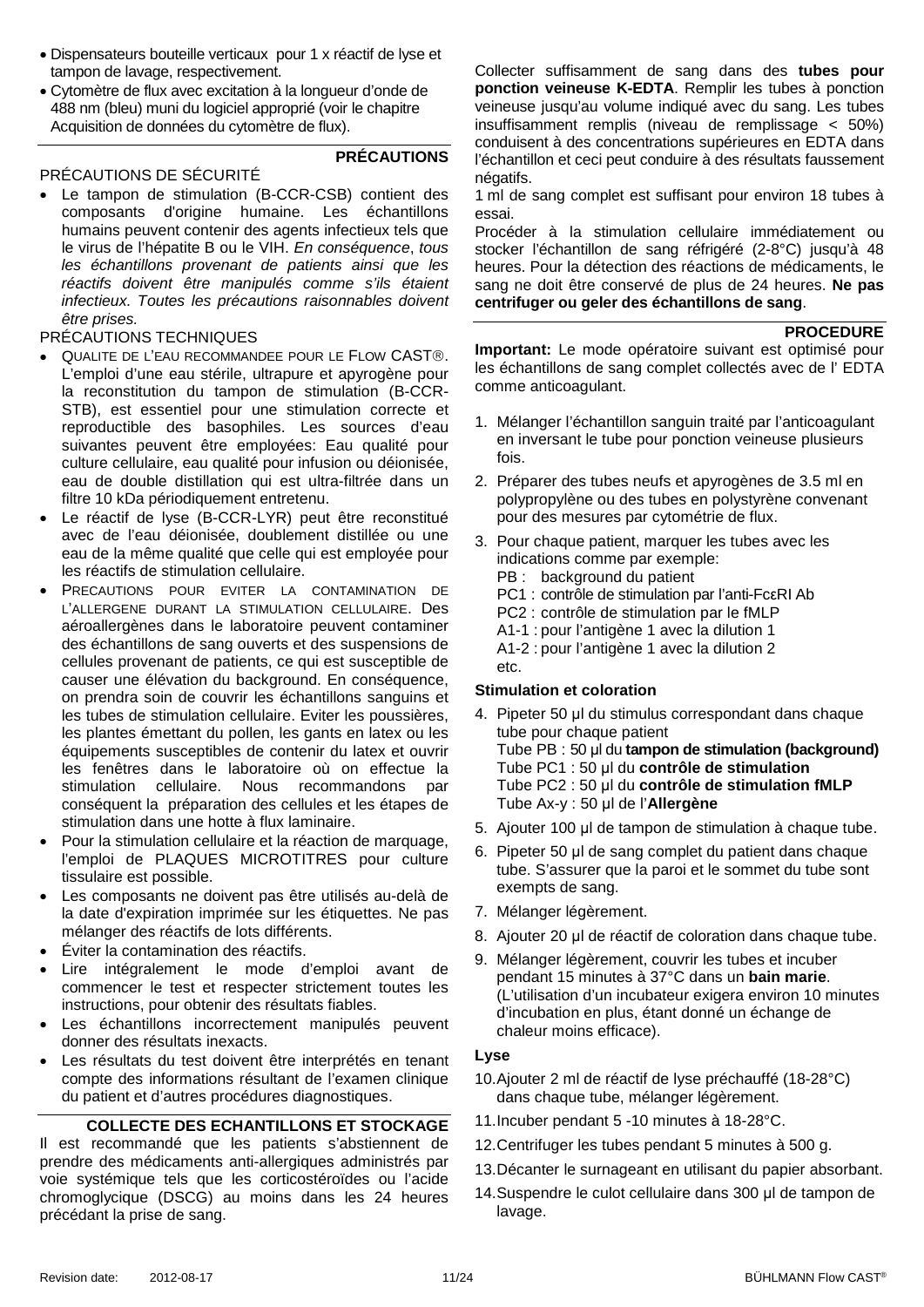- **Note:** En fonction de l'instrumentation de cytométrie de flux, une quantité plus importante de tampon de lavage (par ex. 800 µl) pourrait s'avérer nécessaire.
- 15.Vortexer légèrement.
- 16.Procéder à l'acquisition de données au cytomètre de flux le jour même. Si les échantillons sont stockés durant plusieurs heures, il faudra les protéger de la lumière à 2-8°C.
- **Note:** Les échantillons stockés et protégés de la lumière à 2-8°C pour une nuit peuvent encore être évalués. Une faible diminution de l'intensité de fluorescence et un rendement plus faible en basophiles peuvent être observés.

#### <span id="page-11-0"></span>**ACQUISITION DE DONNEES PAR CYTOMETRIE DE FLUX**

L'acquisition de données par cytométrie de flux peut être effectuée sur n'importe quel type de cytomètre de flux travaillant avec une diode laser à l'argon opérant à 488 nm (lumière d'excitation bleu-verte).

Le cytomètre de flux doit être équipé en vue de pouvoir détecter la diffraction aux petits angles (FSC), la réfraction à 90° (SSC) et les deux fluorochromes FITC et PE.

S'assurer que le cytomètre de flux est correctement aligné et que la compensation de couleur est opérationnelle.

Durant l'acquisition des échantillons, s'assurer que sur l'histogramme FSC/SSC la population des leucocytes est séparée en trois populations discrètes. Ajuster l'amplification (gain) des signaux FSC et SSC afin d'obtenir une distribution comme celle illustrée à la [Figure 1](#page-3-1) page [4.](#page-3-1) Se référer aux manuels d'utilisation du cytomètre de flux pour les instructions.

Typiquement, après 500 – 600 cellules de basophiles (captés comme montré à la Figure 2) l'acquisition peut être stoppée. Au minimum, 200 cellules de basophiles doivent être analysées, ce qui requiert une quantité totale de 50'000-100'000 leucocytes à mesurer par échantillon. Etant donné le faible pourcentage d'activation dans les allergies aux médicaments chaque laboratoire doit définir ses propres limites de confiance (c'est-à-dire que dans les allergies aux médicaments, le seuil limite de cellules de basophiles analysées devrait être fixé à 300 ou plus).

## **ANALYSE DES DONNEES**

L'analyse des données acquises peut être effectuée au moyen de n'importe quel logiciel d'analyse par cytométrie de flux comme par exemple FlowJo, FloMax, CellQuest ou autres.

L'analyse s'effectue en deux étapes:

- 1. Fixer le gate 1 (R1) en incluant la population des basophiles entière CCR3 pos avec la diffraction aux petits angles SSC low (voir [Figure 2](#page-3-2)**,** page [4\)](#page-3-1). Les éosinophiles situés sur le côté haut droit doivent être exclus vu leur position SSC high.
- 2. Calculer le pourcentage de cellules CD63 positives (forte fluorescence au FITC; Q2) en comparaison avec la quantité totale de cellules basophiles captées en R1 (voir [Figure 3](#page-3-3) et [Figure](#page-3-4) 4, page [4\)](#page-3-1).

## **LIMITATIONS**

- La cytométrie de flux peut produire des résultats erronés si le cytomètre de flux n'a pas été aligné parfaitement, si l'émission de fluorescence n'a pas été compensée correctement et si les régions n'ont pas été positionnées avec soin.

- Vérifier visuellement les préparations pour s'assurer de l'efficacité de la lyse. Les érythrocytes peuvent être incomplètement lysés et apparaissent sur un histogramme de diffraction lumineuse dans la même région que les leucocytes.

## **CONTRÔLE DE QUALITÉ**

Pour évaluer correctement les résultats, il convient de prendre en compte plusieurs valeurs :

- a) En général, trois **populations de leucocytes** distinctes, les lymphocytes, les monocytes et les granulocytes, apparaissent sur le graphique de FSC/SSC. Leur présence peut être considérée comme un critère de qualité de l'échantillon sanguin (date et durée de collecte, conservation).
- b) **Contrôle négatif** (contrôle par tampon) : la valeur de bruit de fond d'un patient est considérée comme négative lorsqu'elle est comprise entre 2,0 et 2,5 % de celle des basophiles activés. Cette valeur sert également de base à la détermination des seuils de coupure spécifiques aux allergènes.
- c) **Contrôle positif** (contrôle de stimulation). Le kit contient deux contrôles positifs différents. **Anti-Fc**ε**RI mAb** réplique le pontage *in vivo* du récepteur provoqué par l'allergène. **fMLP** est un tripeptide provoquant une activation non immunologique des basophiles. Si l'un de ces deux agents de stimulation provoque une activation de **plus de 10 %** des basophiles, l'échantillon est évaluable.
- d) **Les patients non répondeurs** présentent une réactivité faible (moins de 10 % de cellules CD63 positives) à fMLP et aux anticorps anti-FcεRI. L'analyse des résultats provenant de patients et de donneurs de sang normaux démontre que 6.1 % (pour n = 98) des personnes étudiées sont des non répondeurs à anti-Fc $\epsilon$ RI, et que 4,9% (pour n = 61) sont des non répondeurs à fMLP.

## **INTERPRETATION DES RESULTATS**

En vue d'obtenir une sensibilité et une spécificité optimales, des valeurs de cut-off légèrement inférieures devront être appliquées aux différents groupes d'allergènes. Sur la base de nombreuses études et évaluations effectuées au moyen de différents tests d'activation des basophiles, Bühlmann recommande l'utilisation des valeurs de cut-off suivantes:

| Allergènes inhalés:      | >15%   |        |
|--------------------------|--------|--------|
| Allergènes alimentaires: | >15%   |        |
| Venin d' Hymenoptera:    | >10%   |        |
| Béta-lactames*:          | $>5\%$ | SI > 2 |
| Analgésiques*:           | $>5\%$ | SI > 2 |
| Additifs alimentaires*   | $>5\%$ | SI > 2 |

\* Les médicaments et les autres allergènes chimiques produisent habituellement des pourcentages d'activation inférieurs aux autres allergènes. En conséquence, une valeur plus faible de cut-off devra être appliquée, mais l'indice de stimulation  $(S)$  = stimulation de l'allergène divisée par le contrôle négatif) doit être égal ou supérieur à 2 pour pouvoir considérer le résultat comme positif.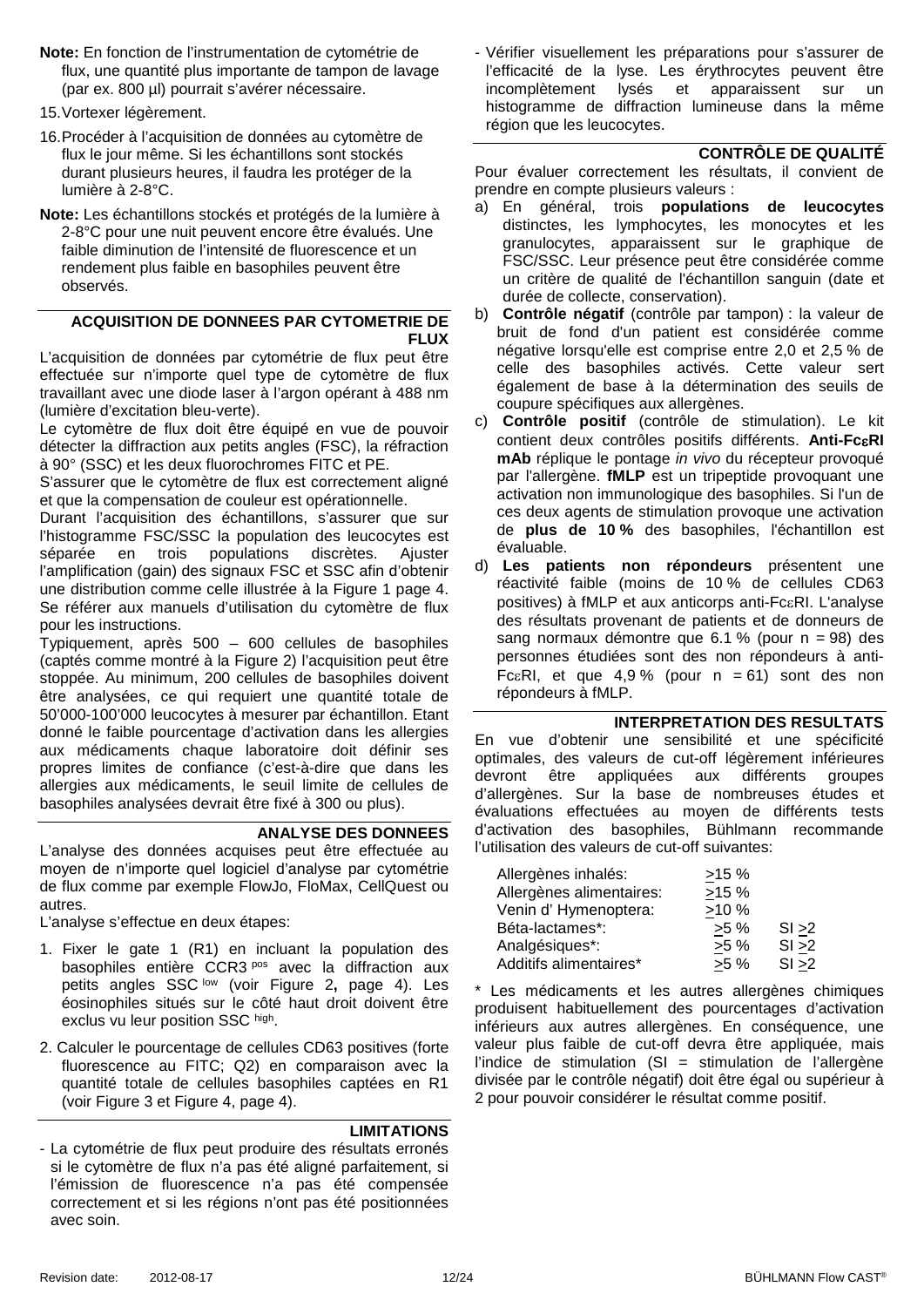#### **PERFORMANCE DU TEST**

**Spécificité:** L'anti-CCR3 mAb est un anticorps hautement spécifique (6.7). CCR3 est exprimé constitutivement sur les leucocytes éosinophiles et basophiles (voir Figure 2) et dans une moindre proportion sur les cellules CD3+ (lymphocytes). Des échantillons de huit donneurs de sang normaux ont subi une double coloration à deux reprises avec les anti-CCR3-PE et anti-CD3-AF647. La quantité relative (moyenne) de cellules CD3+ au sein de la population des basophiles était de 3.9% (voir [Table 11\)](#page-21-0).

En fonction de la stratégie de capture utilisée, la quantité relative de basophiles CD63+ dans le background du patient (contrôle négatif) est très faible. Nous avons analysé 98 échantillons provenant de donneurs de sang normaux et de patients allergiques. La valeur moyenne du background du patient était de 1.5% (95% CI: 1.20 - 1.77%. Six échantillons sur 98 des échantillons ont montré une valeur de background du patient >5%.

**Recouvrement des basophiles: tube >500 Basophiles/ stimulation.** Nous avons analysé 102 échantillons provenant de donneurs de sang normaux et de patients allergiques. Le recouvrement moven des basophiles était de 526 cellules (95% CI 481-578 basophiles) colorées au moyen du CCR3-PE

**Précision (background du patient): 16.2 % CV.** La précision indique la reproductibilité du background du patient lorsque le même échantillon de sang est incubé 20 fois avec le tampon de stimulation et analysé ensuite par cytométrie de flux. Les résultats sont exprimés en [Table 13](#page-21-1) comme pourcentage des basophiles activés et comme intensité moyenne de fluorescence (MFI) des CD63-FITC.

**Précision (contrôle positif): 5.4 % CV.** La précision indique la reproductibilité du background du patient lorsque le même échantillon de sang est incubé 20 fois avec le contrôle positif (STCON) et analysé ensuite par cytométrie de flux. Les résultats sont exprimés en [Table 13](#page-21-1) comme pourcentage des basophiles activés et comme intensité moyenne de fluorescence (MFI) des CD63-FITC.

**Variation inter-technicien (contrôle positif): 3.7-8.1 % CV.** Deux échantillons de sang provenant de donneurs de sang normaux ont été testés au moyen du Flow CAST® par cinq techniciens différents le même jour. Les deux contrôles positifs inclus dans le kit, à savoir les STCON et FMLP ont été utilisés en dupliqués.

Les résultats sont exprimés en [Table 14](#page-21-2) comme pourcentage moyen des basophiles activés (CD63+) résultant de la double activation par technicien.

**Les intervalles de référence sont établis** pour des donneurs de sang normaux âgés de 18 à 60 ans. La valeur médiane correspondant aux échantillons stimulés par anti-FcεRI est de 75.8 % (25e percentile : 53.3 %, 75e : 85.6 %). La valeur médiane correspondant aux échantillons stimulés par fMLP est de 48.1 % (25e percentile : 35.4 %, 75e : 65.5 %). Consulter le [Table 12.](#page-21-3)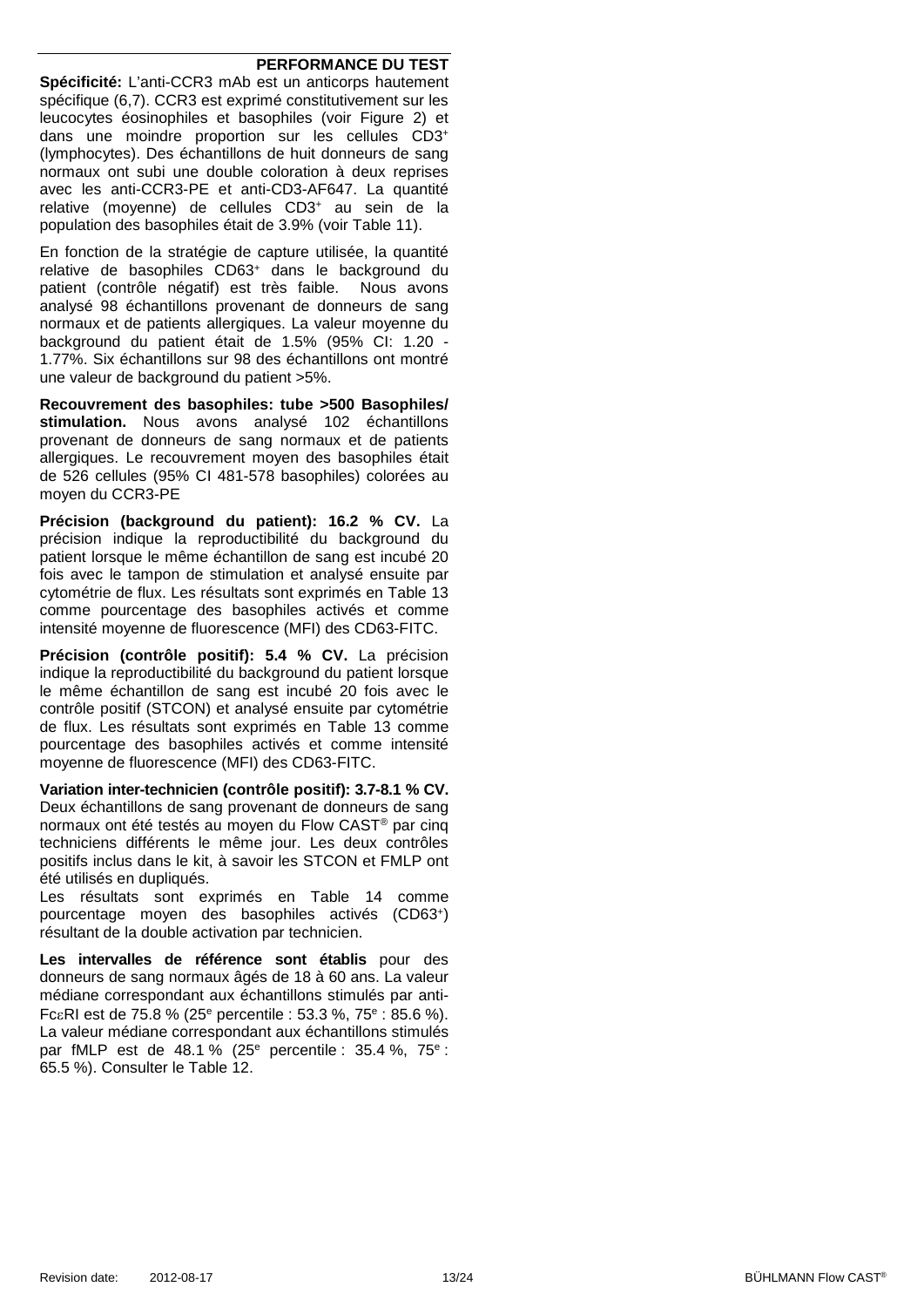## **USO PREVISTO**

Il kit Flow CAST® è un test di attivazione dei basofili (BAT) indicato per la determinazione *in vitro* delle reazioni allergiche di tipo immediato e delle ipersensibilità nei confronti di allergeni sospetti.

Il test è destinato all'uso nella determinazione diagnostica *in vitro*, tramite citometria a flusso, dell'espressione del marcatore di superficie CD63 sui basofili del sangue intero dopo stimolazione con l'antigene.

#### **PRINCIPIO DEL DOSAGGIO**

Il test si basa sul metodo originariamente descritto da Sainte-Laudy *et al.* 1994 e 1996 (1,2), nel quale l'attivazione basofila da parte degli allergeni o dei controlli è determinata tramite la misurazione dell'aumento dell' espressione di CD63 (gp53) sulla superficie cellulare mediante citometria a flusso. Possono essere rilevate sia le reazioni IgE-mediate, sia le reazioni non IgE-mediate (3-5). Il Tampone di stimolazione e l'allergene vengono addizionati a campioni EDTA di sangue intero prelevati ai pazienti con sospetta allergia/ipersensibilità. L'allergene mima la reazione *in vivo*, nell'ambito della quale l'allergene responsabile forma un legame crociato con le IgE specifiche già legate alla superficie cellulare, con attivazione di una cascata intracellulare di segnali che inducono l'attivazione della cellula basofila. Come conseguenza, le componenti intracellulari legate alla proteina transmembrana CD63 si fondono con la membrana cellulare e vengono quindi esposte alla matrice extracellulare.

Come controllo positivo, il test si avvale di anticorpi monoclonali altamente specifici che legano il recettore ad alta affinità per le IgE (FcεRI), oppure dell'attivatore cellulare aspecifico fMLP.

Nella fase di stimolazione cellulare si aggiunge il Reagente di colorazione, contenente una miscela di anticorpi monoclonali diretti contro la molecola CD63 umana, marcati con isotiocianato di fluorescina (anti-CD63-FITC) e contro il recettore umano per le chemochine CCR3, marcato con ficoeritrina (anti-CCR3-PE). CCR3 è espresso costitutivamente su eosinofili e basofili (6,7).

Gli eritrociti vengono rimossi tramite reazione di lisi e, dopo una breve centrifugazione, le cellule vengono risospese nel Tampone di lavaggio e analizzate mediante citometria a flusso (*cfr.* Acquisizione dati tramite citometria a flusso a pagina [16\)](#page-15-0).

| Reagenti                                                                    | Quantità                 | Codice             | <b>Ricostituzione</b>                      |
|-----------------------------------------------------------------------------|--------------------------|--------------------|--------------------------------------------|
| Tampone di stimolazione<br>Contenente calcio, eparina<br>$e$ IL-3           | 1 flaconcino<br>liof.    | <b>B-CCR-STB</b>   | Ricostituire con 50 ml<br>di acqua $1$     |
| Controllo di stimolazione<br>mAb anti-FcaRI                                 | flaconcino<br>liof.      | <b>B-CCR-STCON</b> | Ricostituire con 1,5ml<br>di B-CCR-STB     |
| Controllo di stimolazione l1 flaconcino<br>fMI $P2$                         | liof.                    | <b>B-CCR-FMLP</b>  | Ricostituire con 1,5ml<br>di B-CCR-STB     |
| Reagente di colorazione<br>Miscela di mAb anti-CD63-<br>FITC e anti-CCR3-PE | 1 flaconcino<br>$2.2$ ml | <b>B-CCR-SR</b>    | Pronto per l'uso                           |
| Reagente di lisi <sup>3)</sup><br>Concentrato 10x                           | 1 flaconcino<br>$25$ ml  | <b>B-CCR-LYR</b>   | Diluire con 225 ml di<br>acqua deionizzata |
| Tampone di lavaggio                                                         | 1 flaconcino<br>100 ml   | <b>B-CCR-WB</b>    | Pronto per l'uso                           |
|                                                                             |                          |                    | Table 7                                    |

**REAGENTI FORNITI E PREPARAZIONE**

<sup>1)</sup> Per la necessaria qualità dell'acqua, si rimanda al paragrafo Note procedurali

2) N-formil-metionil-leucil-fenilalanina

3) Durante la conservazione a 2-8°C possono formarsi cristalli, che devono essere dissolti a 18-28°C prima della diluizione.

## **CONSERVAZIONE E VALIDITÀ DEI REAGENTI**

| Reagenti chiusi                                                                                                 |                                                                 |  |
|-----------------------------------------------------------------------------------------------------------------|-----------------------------------------------------------------|--|
|                                                                                                                 | Conservare a 2-8°C. Non usare dopo la data di scadenza del kit. |  |
|                                                                                                                 | Reagenti aperti / ricostituiti                                  |  |
| Tampone di<br>stimolazione                                                                                      | Stabile a -20°C per 6 mesi. Per l'uso ripetuto,                 |  |
| aliquotare il reagente.<br>Controllo di stimolazione                                                            |                                                                 |  |
| Controllo di stimolazione<br>Stabile a -20°C per 6 mesi. Per l'uso ripetuto,<br>aliquotare il reagente.<br>fMLP |                                                                 |  |
| Reagente di lisi                                                                                                | Stabile a -2-8°C per 6 mesi.                                    |  |
| Reagente di colorazione                                                                                         | Stabile a 2-8°C fino alla data di scadenza                      |  |
| Tampone di lavaggio                                                                                             |                                                                 |  |

Table 8

#### **ALLERGENI FORNITI SU RICHIESTA**

Codici di ordinazione: si rimanda all'elenco degli Allergeni BÜHLMANN sul sito web (www.buhlmannlabs.ch)

- **Allergeni proteici:** gli allergeni proteici BÜHLMANN sono di qualità controllata e vengono forniti in forma liquida concentrata (1µl/flaconcino).
- **Allergeni farmacologici e chimici:** gli allergeni BÜHLMANN di basso peso molecolare sono forniti in forma liofilizzata e devono essere ricostituiti prima dell' uso.

Si rimanda all'opuscolo Allergeni BÜHLMANN e ai fogli illustrativi degli allergeni disponibili sul sito web BÜHLMANN (www.buhlmannlabs.ch).

#### **ALLERGENI DI ALTRA PROVENIENZA**

Gli allergeni di altra provenienza possono essere usati con il test Flow CAST<sup>®</sup> con le seguenti limitazioni:

- Non allergeni legati a una matrice (fase solida o liquida).
- Non preparazioni allergeniche contenenti sostanze citotossiche (stabilizzanti, conservanti) come glicerolo, fenolo, sodio azide o mertiolato (thimerosal).

Per la procedura d'uso di allergeni di altra provenienza nei test CAST®, rivolgersi al distributore locale o direttamente a BÜHLMANN.

## **MATERIALI NECESSARI, MA NON FORNITI**

- Provette K-EDTA per venipuntura.
- Centrifuga per centrifugazioni a 500 x g.
- Provette di analisi monouso apirogene in polipropilene o polistirene e portaprovette idonei per la stimolazione NOTA: Le provette in polistirene devono essere compatibili con il citometro a flusso utilizzato (ad es. provette FALCON 12 x 75 mm Becton Dickinson; codice: 352052).
- Miscelatore vortex.
- Pipette di precisione con puntali monouso apirogeni: Pipette regolabili 10-100 µl, 100-1000 µl, 1-5 ml e un dispensatore regolabile10-50 µl.
- Cilindro graduato per la preparazione del Tampone di stimolazione.
- Acqua sterile, ultrapura e apirogena per la preparazione dei reagenti di stimolazione cellulare (*cfr.* paragrafo Note procedurali).
- Bagnomaria impostato a 37°C.
- Acqua distillata o deionizzata e un becher o cilindro graduato per la preparazione del Reagente di lisi.
- Dispensatori per flacone per il Reagente di lisi 1 x e il Tampone di lavaggio.
- Citometro a flusso con lunghezza d'onda di eccitazione di 488 nm (blu) e software idoneo (cfr. paragrafo Acquisizione dati tramite citometria a flusso).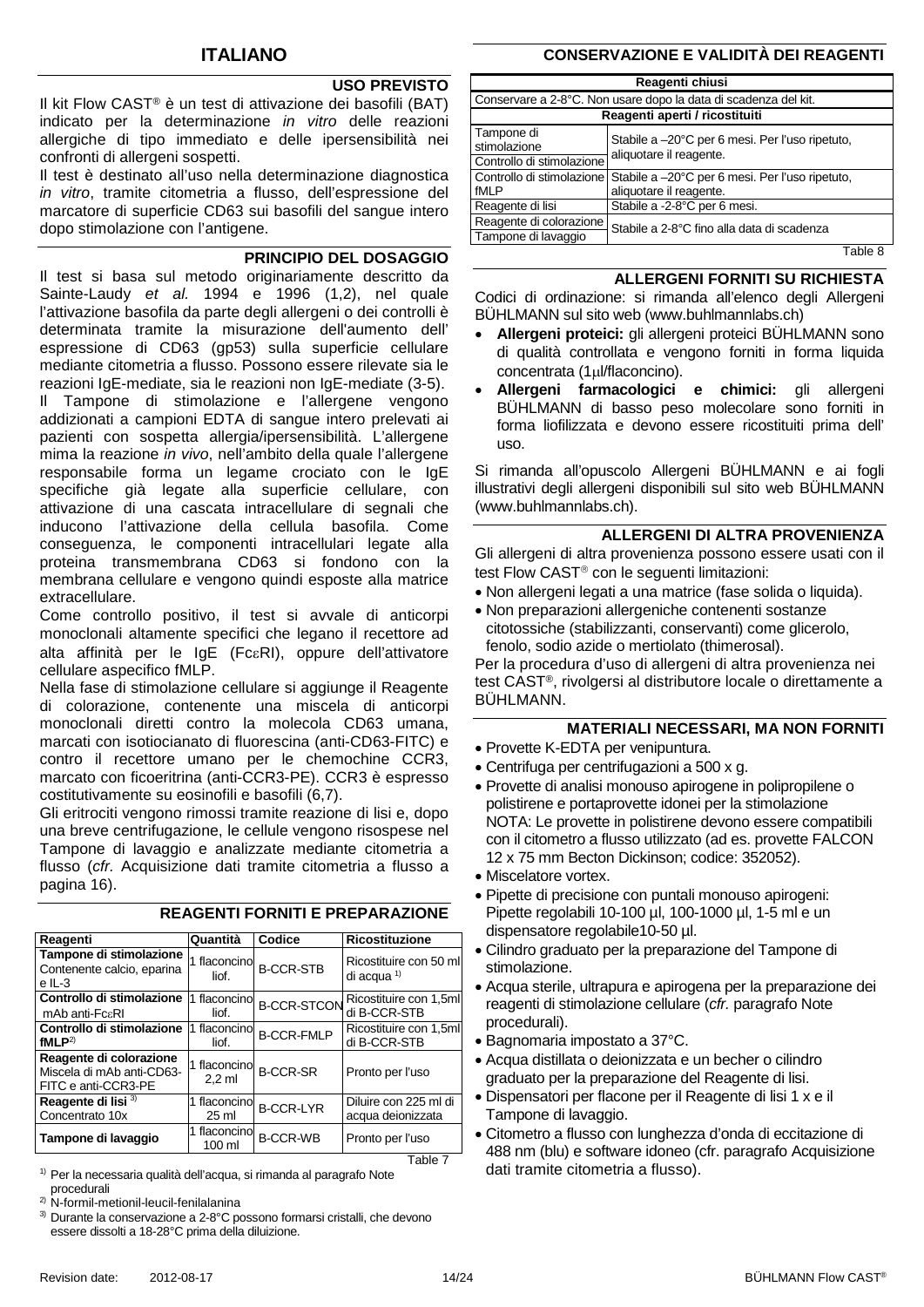#### PRECAUZIONI DI SICUREZZA

**PRECAUZIONI**

Il Tampone di stimolazione (B-CCR-CSB) contiene componenti di origine umana. I campioni umani possono contenere agenti infettivi, ad esempio virus dell'epatite B e HIV. *Pertanto occorre trattare tutti i campioni dei pazienti e i componenti del kit come potenzialmente infettivi e adottare misure precauzionali idonee.*

#### PRECAUZIONI TECNICHE

- QUALITÀ RACCOMANDATA DELL'ACQUA PER IL TEST FLOW CAST®. L'uso di acqua sterile, ultrapura e apirogena per la ricostituzione del Tampone di stimolazione (B-CCR-STB) è essenziale per una stimolazione basofila di buon livello e riproducibile. Possono essere utilizzati i seguenti tipi di acqua: acqua per colture cellulari, acqua per preparazioni iniettabili o deionizzata, acqua bidistillata e ultrafiltrata con ultrafiltro da 10 kDa sottoposto a periodica manutenzione.
- Il Reagente di lisi (B-CCR-LYR) può essere ricostituito con acqua deionizzata, bidistillata o acqua delle stessa qualità usata per i reagenti di stimolazione cellulare.
- PRECAUZIONI PER EVITARE LA CONTAMINAZIONE ALLERGENICA DURANTE LA STIMOLAZIONE CELLULARE: Gli aeroallergeni presenti nel laboratorio possono contaminare i campioni ematici aperti e le sospensioni cellulari dei pazienti, con potenziale rischio di background elevato. Pertanto, occorre prestare attenzione a coprire i campioni ematici e le provette per stimolazione cellulare. Occorre evitare la presenza di acari della polvere, piante che rilasciano pollini, guanti in lattice o materiali potenzialmente contenenti lattice e l'apertura di finestre nel laboratorio nel quale si effettua la stimolazione cellulare. Per tali ragioni, si raccomanda di effettuare le fasi di preparazione e stimolazione cellulare in una cappa a flusso laminare.
- Per la reazione di stimolazione e marcatura cellulare, è consentito servirsi di piastre da microtitolazione per colture cellulari.
- I componenti non devono essere utilizzati dopo la data di scadenza stampata sulle etichette. Non mescolare diversi lotti di reagenti.
- Evitare la contaminazione dei reagenti.
- È importante consultare le Istruzioni per l'uso prima di iniziare il test. Soltanto seguendo esattamente le Istruzioni per l'uso si potranno ottenere risultati affidabili.
- I campioni manipolati in maniera inadeguata potrebbero dare risultati inesatti.
- I risultati del test devono essere interpretati assieme alle informazioni derivanti dalla valutazione clinica del paziente e da altre procedure diagnostiche.

#### **RACCOLTA E CONSERVAZIONE DEI CAMPIONI** Si raccomanda di verificare che i pazienti non ricevano farmaci antiallergenici sistemici, come corticosteroidi o acido cromoglicico (DSCG), per almeno 24 ore prima del prelievo di sangue.

Raccogliere una quantità sufficiente di sangue in **provette K-EDTA per venipuntura**. Riempire di sangue le provette per venipuntura fino al volume previsto. Nelle provette non riempite sufficientemente (grado di riempimento < 50%) aumenta la concentrazione di EDTA nel campione; ciò può essere causa di risultati falsamente negativi.

1 ml di sangue intero è sufficiente per circa 18 provette di analisi.

Effettuare immediatamente la stimolazione cellulare o conservare il campione in frigorifero (2-8°C) fino a 48 ore. Per la rilevazione delle risposte ai farmaci conserva il campione di sangue solo fino a 24 ore. **Non centrifugare o congelare i campioni ematici.**

## **PROCEDURA DEL DOSAGGIO**

**Importante:** La procedura seguente è ottimizzata per campioni di sangue intero prelevati con l'anticoagulante EDTA.

- 1. Mescolare il campione ematico contenente l'anticoagulante capovolgendo diverse volte la provetta per venipuntura.
- 2. Preparare una serie di provette pulite e apirogene in polipropilene o polistirene da 3,5 ml, adatte per misurazioni con citometro a flusso.
- 3. Per ciascun paziente, contrassegnare le provette come segue, *ad es*.:

PB = background paziente PC1 = controllo di stimolazione con anti-FcεRI Ab PC2 = controllo di stimolazione con fMLP A1-1 per l'antigene 1 in diluizione 1 A1-2 per l'allergene 1 in diluizione 2 ecc.

#### **Stimolazione e colorazione**

- 4. Pipettare 50 µl dello stimolo corrispondente a ciascuna provetta di ciascun paziente Provetta PB: 50 μl di **Tampone di stimolazione** Provetta PC1: 50 μl di **Controllo di stimolazione** Provetta PC2: 50 µl di **Controllo di stimolazione fMLP**  Provette Ax-y: 50 μl di **allergene**
- 5. Aggiungere a ciascuna provetta 100 μl di Tampone di stimolazione.
- 6. Pipettare 50 μl di sangue intero del paziente in ciascuna provetta. Assicurarsi che la parete laterale e la parte superiore della provetta siano prive di sangue.
- 7. Mescolare con delicatezza.
- 8. Aggiungere 20 μl di Reagente di colorazione a ciascuna provetta.
- 9. Mescolare con delicatezza, coprire le provette e incubare per 15 minuti a 37°C a **bagnomaria**. (in incubatore è necessario un tempo di incubazione più lungo di 10 minuti, a causa del trasferimento di calore meno efficiente).

**Lisi**

- 10.Aggiungere a ciascuna provetta 2 ml di Reagente di lisi preriscaldato (18-28°C) e mescolare con delicatezza.
- 11.Incubare per 5 -10 minuti a 18-28°C.
- 12.Centrifugare le provette per 5 minuti a 500 x g.
- 13.Decantare il sovranatante su carta da filtro.
- 14.Risospendere il pellet cellulare con 300 μl di Tampone di lavaggio.
- **Nota:** A seconda del citometro a flusso, può essere necessaria una quantità maggiore di Tampone di lavaggio (ad es. 800 µl).
- 15.Mescolare con delicatezza sul vortex.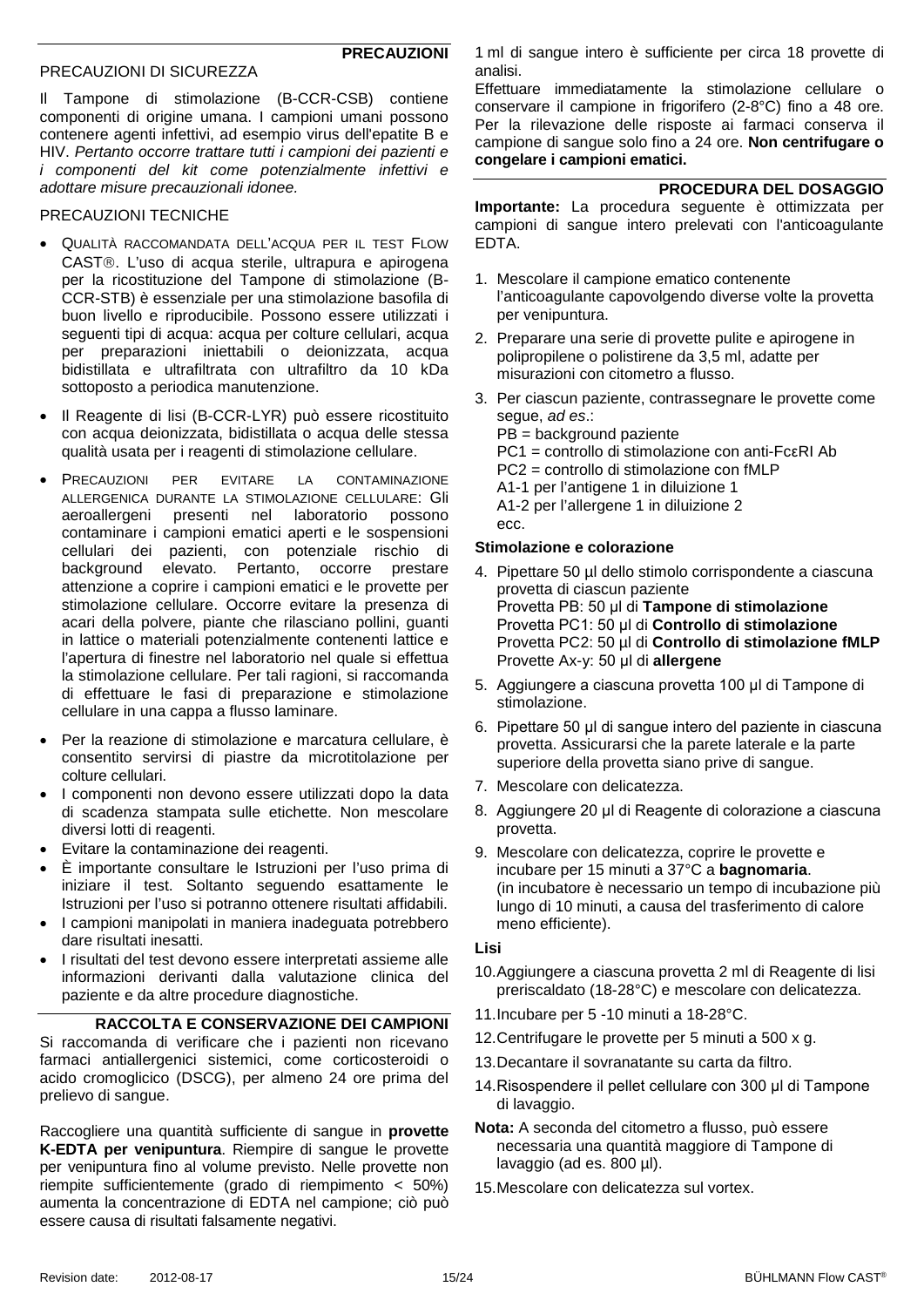- 16.Acquisire i dati con il citometro a flusso il giorno stesso. Se i campioni vengono conservati per diverse ore, devono essere conservati al riparo dalla luce a 2-8°C.
- **Nota:** I campioni conservati per una notte al riparo dalla luce a 2-8°C sono ancora utilizzabili. Possono verificarsi una lieve diminuzione dell'intensità di fluorescenza e un recupero minore di basofili.

## <span id="page-15-0"></span>**ACQUISIZIONE DATI TRAMITE CITOMETRIA A FLUSSO**

L'acquisizione tramite citometria a flusso può essere effettuata con un citometro a flusso che utilizzi un diodo laser argon a 488 nm (luce di eccitazione blu-verde).

Il citometro a flusso deve essere in grado di determinare la rifrazione lineare (Forward Scatter, FSC), la rifrazione laterale (Side Scatter, SSC) e di rilevare i due fluorocromi FITC e PE.

Verificare che il citometro a flusso sia allineato a livello ottimale e che sia impostata la compensazione del colore.

Durante l'acquisizione dei campioni, assicurarsi che nell'istogramma FSC/SSC la popolazione leucocitaria sia<br>suddivisa in tre popolazioni distinte. Regolare popolazioni distinte. Regolare l'amplificazione (gain) dei segnali FSC e SSC per ottenere la distribuzione riportata in Figura 1, pagina [4.](#page-3-1) Per le relative istruzioni si rimanda al manuale del citometro a flusso.

Generalmente, dopo 500-600 cellule basofile (comprese in un "gate" definito, come indicato in Figura 2, pagina [4\)](#page-3-1), l'acquisizione può essere interrotta. Devono essere analizzate almeno 200 cellule basofile, corrispondenti all'acquisizione di un totale di 50.000-100.000 leucociti per campione. Per via della minore percentuale di attivazione nelle allergie da farmaci, ciascun laboratorio deve definire i propri limiti di confidenza (vale a dire, nelle allergie da farmaci il limite delle cellule basofile analizzate deve essere impostato a 300 o più).

## **ANALISI DEI DATI**

L'analisi dei dati acquisiti può essere effettuata con un qualsiasi software analitico per citometria a flusso, ad es. FlowJo, FloMax, CellQuest o altri.

L'analisi comprende due fasi:

- 1.Impostare un gate 1 (R1) che comprenda l'intera popolazione basofila CCR3 pos con Side Scatter basso SSC low (vedere Figura 2, pagina [4\)](#page-3-1). Gli eosinofili situati nella parte superiore destra verranno esclusi per via della loro posizione SSC high.
- 2.Calcolare la percentuale di cellule CD63 positive (fortemente fluorescenti FITC; Q2) rispetto al numero totale di basofili situati in R1 (vedere Figura3 e 4, pagina [4\)](#page-3-1).

#### **LIMITAZIONI**

- La citometria a flusso può produrre risultati falsi se il citometro a flusso non è stato allineato a livello ottimale, se l'emissione di fluorescenza non è stata correttamente compensata e se le regioni non sono state posizionate con cura.
- Controllare visivamente i preparati per verificare l'efficacia della lisi. Gli eritrociti possono subire una lisi incompleta e comparire in un istogramma a diffrazione di luce nella stessa posizione dei leucociti.

## **CONTROLLO DI QUALITÀ**

Per l'interpretazione corretta dei risultati occorre tenere in considerazione diversi aspetti:

- a) Tipicamente, nel grafico FSC/SSC appaiono tre distinte **popolazioni di leucociti**: linfociti, monociti e granulociti. La loro presenza può essere considerata un criterio per discriminare la qualità del campione di sangue (tempo trascorso dal prelievo, conservazione).
- b) **Controllo negativo** (controllo tampone): Un valore base per il singolo paziente di 2,0 - 2,5 % dei basofili attivati deve essere considerato negativo. Questa è stata anche la base per la determinazione delle soglie per allergeni specifici.
- c) **Controllo positivo** (controllo di stimolazione). Il kit comprende due diversi controlli positivi. Il **mAb Anti-FcεRI** mima il legame crociato del recettore in vivo indotto dall'allergene. L'**fMLP** è un tripeptide che induce un'attivazione basofila tramite un meccanismo non immunologico. Se, in uno dei due controlli, si riscontra l'attivazione di un numero di basofili >**10%**, il campione è considerato valutabile.
- d) I "**non-responder**" sono individui con bassa reattività (<10% di cellule positive CD63) all'FMLP e all'anticorpo anti-Fc RI. La valutazione di dati da donatori di sangue e pazienti sani ha dimostrato la presenza di un 6,1% (per n=98 di non-responder rispetto all'anti-FcεRI e di un 4,9% (per n=61) di non-responder all'fMLP.

#### **INTERPRETAZIONE DEI RISULTATI**

Per ottenere una sensibilità e una specificità ottimali, è opportuno stabilire valori soglia leggermente differenti per i diversi gruppi di antigeni. In base a numerosi studi e analisi effettuati con differenti test di attivazione basofila, Bühlmann raccomanda l'uso dei seguenti valori soglia:

| Allergeni da inalazione: | >15%    |        |
|--------------------------|---------|--------|
| Allergeni alimentari:    | >15%    |        |
| Veleni di imenotteri:    | $>10\%$ |        |
| Betalattami*:            | $>5\%$  | SI > 2 |
| Analgesici*:             | $>5\%$  | SI > 2 |
| Additivi alimentari*     | >5%     | SI > 2 |

\* I farmaci e altri allergeni chimici inducono, generalmente, percentuali di attivazione minori di altri allergeni. Pertanto, è opportuno stabilire un valore soglia inferiore, ma l'indice di stimolazione (IS = stimolazione allergenica diviso controllo negativo) deve essere uguale o superiore a 2 perché il risultato possa essere considerato positivo.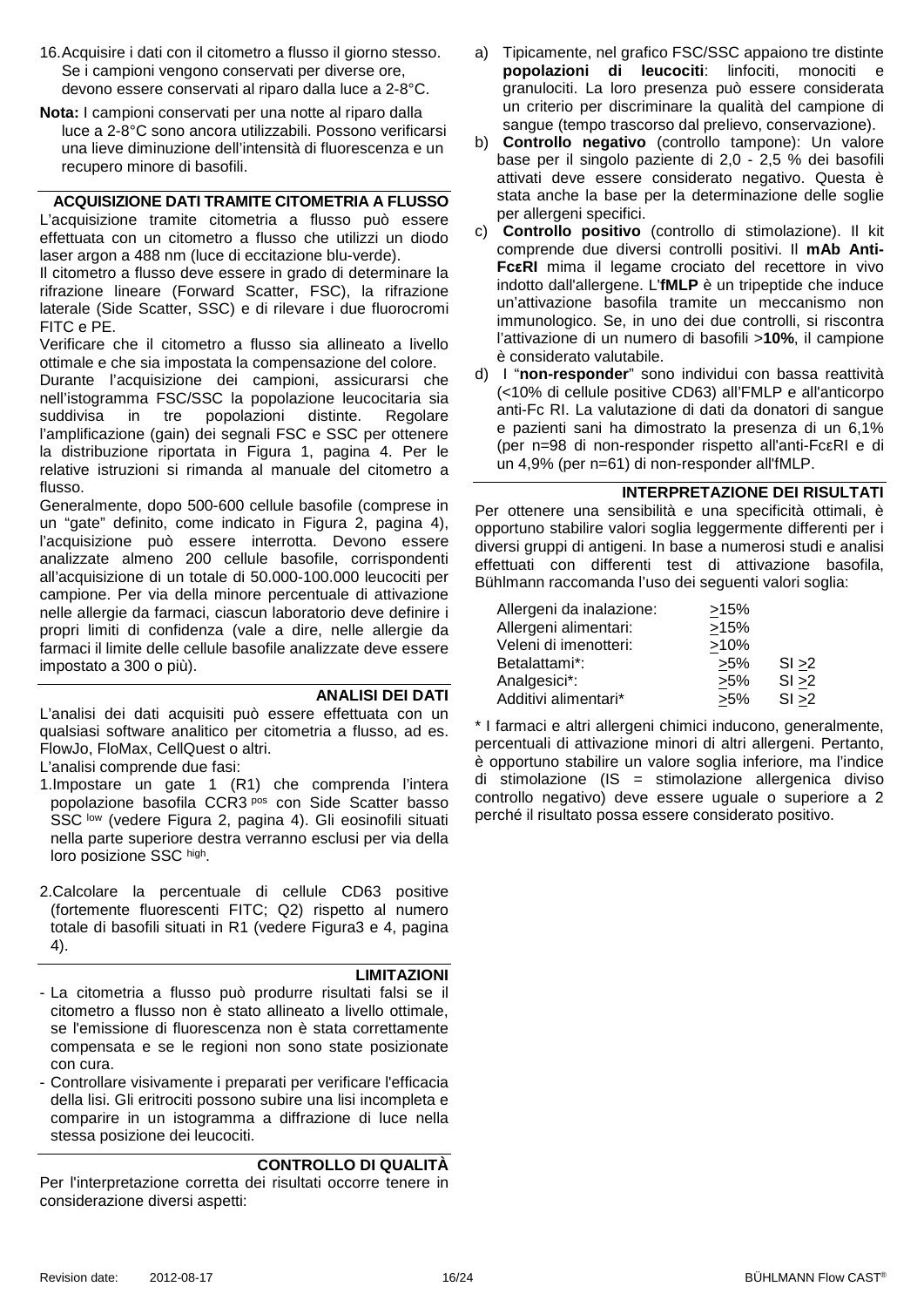#### **CARATTERISTICHE DI PRESTAZIONE**

**Specificità:** Il mAb anti-CCR3 è un anticorpo altamente specifico, descritto alle voci 6 e 7. CCR3 è costitutivamente espresso sui leucociti eosinofili e basofili (vedere Fig. 2) e su una piccola frazione di cellule CD3+ (linfociti). I campioni prelevati a otto donatori di sangue sani sono stati doppiamente colorati con anti-CCR3-PE e anti-CD3-AF647 per due volte. La quantità relativa (media) di cellule CD3+ nella popolazione basofila selezionata è stata di 3,9 % (cfr. [Table 11\)](#page-21-0).

A seconda dei gate utilizzati, la quantità relativa di basofili CD63+ nel background paziente (controllo negativo) è molto bassa. Abbiamo analizzato 98 campioni prelevati a donatori di sangue sani e a pazienti allergici. Il background paziente mediano è stato di 1,5% (IC 95 %: 1,20 – 1,77 %). In 6/98 campioni, il background paziente è stato >5%.

**Recupero di basofili: >500 basofili/provetta di stimolazione.** Abbiamo analizzato 102 campioni provenienti da donatori di sangue sani e da pazienti allergici. Il recupero mediano di basofili è stato di 526 cellule (IC 95% 481-578 basofili) colorati con CCR3-PE.

**Precisione (background paziente): CV 16.2%.** La precisione mostra la riproducibilità del background paziente nello stesso campione ematico incubato 20 volte con Tampone di stimolazione e quindi analizzato tramite citometria a flusso. I risultati sono espressi in [Table 13](#page-21-1) come percentuale di basofili attivati e come intensità media di fluorescenza (IMF) di CD63-FITC.

**Precisione (controllo positivo): CV 5.4%.** La precisione mostra la riproducibilità della stimolazione nello stesso campione ematico incubato 20 volte con il controllo positivo (STCON) e quindi analizzato tramite citometria a flusso. I risultati sono espressi in [Table 13](#page-21-1) come percentuale di basofili attivati e come intensità media di fluorescenza (IMF) di CD63-FITC.

**Variazione inter-tecnico (controllo positivo): CV 3.7-8.1%.** Due campioni ematici di donatori di sangue sani sono stati analizzati lo stesso giorno con Flow CAST® da parte di cinque tecnici di laboratorio differenti. I due controlli positivi compresi nel kit, STCON e FMLP, sono stati usati in duplicato.

I risultati sono espressi in [Table 14](#page-21-2) come percentuale media di basofili attivati (CD63+) in seguito a doppia attivazione da parte di ciascun tecnico.

Gli **Intervalli di riferimento** sono stati stabiliti con donatori di sangue sani (Età 18-60). Il valore mediano per campioni con stimolazione anti-FcεRI è risultato pari al 75.8 % (percentile 25° : 53.3 %, 75°: 85.6 %). Il valore mediano per campioni con stimolazione fMLP è risultato pari al 48.1% (percentile 25°: 335.4 %, 75°: 65.5%). Vedere [Table](#page-21-3)  [12.](#page-21-3)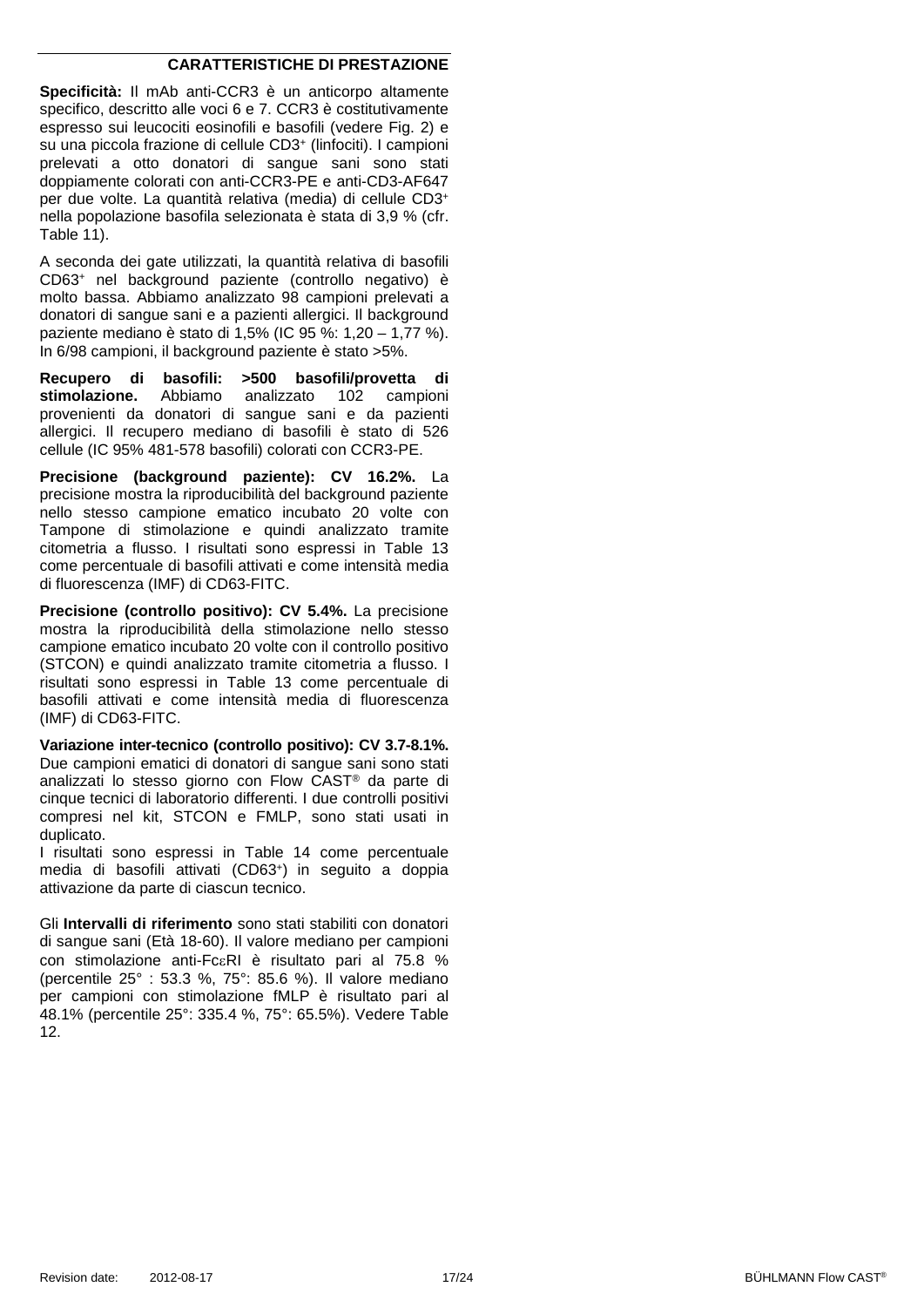## **INDICACIONES DE USO**

El equipo Flow CAST® es una prueba de activación de basófilos (BAT) que puede emplearse para la detección *in vitro* de reacciones alérgicas de tipo inmediato e hipersensibilidades contra alergenos sospechosos.

La prueba está destinada a la determinación *in vitro*, con files de diagnóstico, de la expresión del marcador de superficie CD63 en los basófilos en sangre completa, mediante citometría de flujo, después de la estimulación antigénica.

#### **PRINCIPIO DEL ANÁLISIS**

El análisis se basa en el método descrito por primera vez por Sainte-Laudy y cols. en 1994 y 1996 (1,2), en que la activación de los basófilos por alergenos o controles se detecta mediante citometría de flujo, determinada por el aumento del CD63 (gp53) en la superficie celular. Pueden detectarse reacciones mediadas y no mediadas por IgE (3- 5).

Se añaden tampón de estimulación y alergeno a la sangre completa de pacientes con sospecha de alergia o hipersensibilidad, a la que se añade EDTA. El alergeno imita la reacción *in vivo*, en que la IgE específica, unida a la superficie celular, forma puentes por el alergeno ofensor y activa una cascada de señalización intracelular que lleva a la activación de los basófilos. En consecuencia, los compuestos intracelulares que llevan la proteína transmembrana CD63 se fusionan a la membrana celular y, por lo tanto, quedan expuestos a la matriz extracelular.

Como control positivo, se usa la fijación de anticuerpos monoclonales altamente específicos a los receptores de unión de tipo IgE de gran afinidad (FcεRI) o el activador celular inespecífico fMLP.

Además de la estimulación celular, se añade reactivo de coloración, que contiene una mezcla de anticuerpos monoclonales contra el CD63 humano, marcado con isotiocianato de fluoresceína (anti-CD63-FITC) y contra el receptor de quimiocina humana CCR3 marcado con ficoeritrina (anti-CCR3-PE). El CCR3 se expresa constitutivamente sobre los eosinófilos y los basófilos (6, 7).

Los eritrocitos se extraen mediante una reacción de lisis y, después de un breve paso de centrifugado, las células se resuspenden en tampón de lavado y se analizan mediante citometría de flujo (véase Adquisición de datos de citometría de flujo, en la página [20\)](#page-19-0).

| <b>Reactivos</b>                                                         | <b>Cantidad Código</b>     |                        | Reconstitución                                  |
|--------------------------------------------------------------------------|----------------------------|------------------------|-------------------------------------------------|
| Tampón de estimulación<br>que contiene calcio,<br>heparina e IL-3        |                            | 1 vial liof. B-CCR-STB | Reconstituir con 50<br>ml de aqua <sup>1)</sup> |
| Control de estimulación<br>anti-FcaRI mAb                                | 1 vial<br>liof.            | B-CCR-<br><b>STCON</b> | Reconstituir con 1,5<br>ml de B-CCR-STB         |
|                                                                          |                            |                        |                                                 |
| Control de estimulación<br>fMLP <sup>2</sup>                             | 1 vial<br>liof.            | <b>B-CCR-FMLP</b>      | Reconstituir con 1.5<br>ml de B-CCR-STB         |
| Reactivo de coloración<br>Mezcla de anti-CD63-FITC<br>v anti-CCR3-PE mAb | 1 vial<br>$2.2$ ml         | <b>B-CCR-SR</b>        | Listo para usar                                 |
| Reactivo de lisis <sup>3)</sup><br>10x concentrado                       | 1 vial<br>25 <sub>ml</sub> | <b>B-CCR-LYR</b>       | Diluir con 225 ml de<br>aqua desionizada        |
| Tampón de lavado                                                         | 1 vial<br>100 ml           | <b>B-CCR-WB</b>        | Listo para usar                                 |
|                                                                          |                            |                        | ۹ Ahle                                          |

**REACTIVOS SUMINISTRADOS Y PREPARACIÓN**

<sup>1)</sup> Véase la calidad requerida del agua en el capítulo Notas de procedimiento

2) N-formil-metionil-leucil-fenilalanina

<sup>3)</sup> Pueden formarse cristales durante la conservación a 2 a 8 °C, y deberán disolverse a 18 a 28 ºC antes de su dilución.

#### **CONSERVACIÓN Y PERÍODO DE VALIDEZ DE LOS REACTIVOS**

| Reactivos sin abrir                |                                                                              |  |  |  |
|------------------------------------|------------------------------------------------------------------------------|--|--|--|
|                                    | Consérvese a una temperatura entre 2-8 °C. No lo utilice después de la fecha |  |  |  |
| de caducidad impresa en el equipo. |                                                                              |  |  |  |
|                                    | Reactivos sin abrir / reconstituidos                                         |  |  |  |
|                                    | Tampón de estimulación Estable durante 6 meses a una temperatura de -20°C.   |  |  |  |
| Control de estimulación            | Obtener alícuotas si se espera un uso repetido.                              |  |  |  |
| Control de estimulación            | Estable durante 6 meses a una temperatura de -20°C.                          |  |  |  |
| fMLP                               | Obtener alícuotas si se espera un uso repetido.                              |  |  |  |
| Reactivo de lisis                  | Estable durante 6 meses a una temperatura entre                              |  |  |  |
|                                    | $2-8$ °C.                                                                    |  |  |  |
| Reactivo de coloración             | Estable a 2-8°C hasta la fecha de caducidad                                  |  |  |  |
| Tampón de lavado                   |                                                                              |  |  |  |
|                                    | — <u>11.40</u>                                                               |  |  |  |

Table 10

**ALERGENOS SUMINISTRADOS PREVIO PEDIDO** Códigos de pedido: véase la lista de alergenos BÜHLMANN en la página web (www.buhlmannlabs.ch) **Alergenos de proteínas:** Los alergenos de proteínas BÜHLMANN se someten a un control de calidad y se envían en forma líquida y concentrada (1 µl/vial). **Alergenos medicamentosos y químicos:** Los alergenos de bajo peso molecular BÜHLMANN se envían en forma liofilizada.

Consulte el folleto de alergenos BÜHLMANN y las **Hojas de datos de alergenos** que pueden consultarse en la página web de BÜHLMANN (www.buhlmannlabs.ch).

**REACTIVOS DE ALERGENOS DE OTRAS FUENTES** Podrían emplearse alergenos de otras fuentes en el análisis Flow CAST®, con las siguientes limitaciones:

- Ausencia de alergenos unidos a la matriz (fase sólida o líquida).
- Ausencia de preparaciones de alergenos que contienen compuestos citotóxicos (estabilizantes, conservantes) como glicerol, fenol, azida sódica o timerosal.

Sobre el procedimiento para establecer alergenos específicos según el cliente para los análisis CAST®, pida información a su distribuidor local o póngase en contacto con BÜHLMANN.

## **MATERIALES NECESARIOS PERO NO SUMINISTRADOS**

- Tubos de punción venosa con K-EDTA
- Centrífuga para centrifugación a 500 x g.
- Tubos de polipropileno o poliestireno, desechables y apirógenos, y gradillas adecuadas para tubos de ensayo, para la estimulación.
- NOTA: Los tubos de poliestireno deberán encajar con los tubos FALCON usados para citometría de flujo (por ejemplo, de 12 x 75 mm, de Becton Dickinson; código: 352052).
- Mezclador de vórtice.
- Pipetas de precisión con puntas desechables y apirógenas: de 10 a 100 µl, de 100 a 1000 µl, pipeta ajustable de 1 a 5 ml y un dispensador ajustable de 10 a 50 µl.
- Cilindro para la preparación del tampón de estimulación.
- Agua estéril, ultrapura y apirógena para la preparación de reactivos de estimulación celular (véase el capítulos Notas de procedimiento).
- Baño de agua graduado a 37 ºC.
- Agua destilada o desionizada, y también vaso de precipitados o cilindro para la preparación del reactivo de lisis.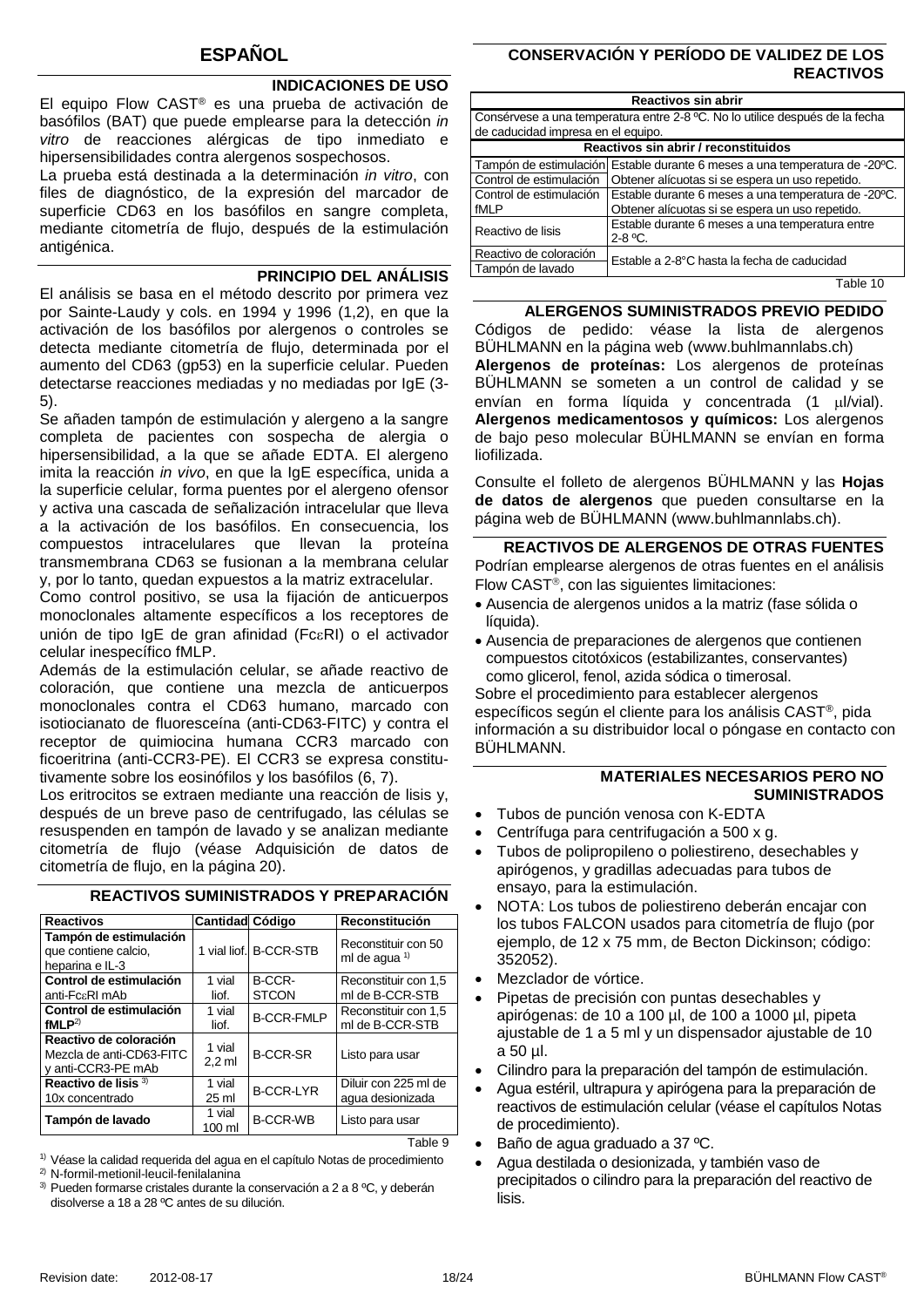- Sendos dispensadores con parte superior de frasco para 1 x reactivo de lisis y tampón de lavado.
- Citómetro de flujo con longitud de onda de excitación de 488 nm (azul), incluido el programa informático adecuado (véase el capítulo Adquisición de datos de citometría de flujo).

#### **MEDIDAS DE PRECAUCIÓN**

PRECAUCIONES DE SEGURIDAD

• Il Tampone di stimolazione (B-CCR-CSB) contiene material de origen humano. Los componentes de origen humano pueden contener agentes infecciosos, p.ej. virus de la hepatitis B y VIH. Entonces, las muestras de los pacientes deberán manipularse como si pudieran transmitir infecciones y deberán tomarse las precauciones que sean razonables.

#### MEDIDAS DE PRECAUCIÓN TÉCNICAS

- CALIDAD RECOMENDADA DEL AGUA PARA EL FLOW CAST®. El uso de agua estéril, ultrapura y apirógena para la reconstitución del tampón de estimulación (B-CCR-STB) es fundamental para una estimulación correcta y reproducible de los basófilos. Pueden emplearse las siguientes fuentes de agua: Agua con calidad para cultivo de células, agua con calidad para infusión o desionizada, agua doblemente destilada que se somete a ultrafiltración en un ultrafiltro de 10 kDa, periódicamente sanitizado.
- El reactivo de lisis (B-CCR-LYR) puede reconstituirse con agua desionizada, doblemente destilada, o con agua de la misma calidad que la usada para los reactivos para la estimulación de células.
- PRECAUCIONES PARA EVITAR LA CONTAMINACIÓN CON ALERGENOS DURANTE LA ESTIMULACIÓN CELULAR: Los aeroalergenos en el laboratorio pueden contaminar muestras de sangre abiertas y suspensiones de células de pacientes, lo que podría causar una liberación de fondo elevada. Por lo tanto, debe tenerse la precaución de cubrir las muestras de sangre y los tubos de estimulación de células. Deben evitarse los ácaros del polvo, las plantas polinizantes, los guantes de látex o los equipos que puedan contener látex, y las ventanas abiertas en el laboratorio en el que se realiza la estimulación de las células. Por lo tanto, recomendamos la realización de los pasos de preparación y estimulación de las células en una cámara de flujo laminar.
- Para la reacción de estimulación y marcado de las células, es posible el uso de placas de microtitulación con calidad para cultivo de células.
- Los componentes no se deben utilizar más allá de la fecha de caducidad impresa en las etiquetas. No se deben mezclar reactivos de lotes diferentes.
- Evite la contaminación de los reactivos.
- Es importante leer bien las instrucciones de uso antes de comenzar el análisis. Únicamente se obtendrán resultados fiables si se siguen con precisión estas instrucciones.
- Una manipulación incorrecta de las muestras puede dar lugar a la obtención de resultados inexactos.
- Los resultados del análisis deben interpretarse de manera conjunta con la información obtenida de la valoración clínica del paciente y otros procedimientos diagnósticos.

## **RECOGIDA Y CONSERVACIÓN DE LAS MUESTRAS**

Se recomienda a los pacientes que eviten la administración sistemática de antialérgicos como los corticoesteroides y el ácido cromoglucólico (DSCG), por lo menos durante 24 horas antes de la extracción de la sangre.

Extráigase una cantidad suficiente de sangre en **tubos para punción venosa con K-EDTA.** Rellene los tubos para punción venosa hasta el volumen indicado con sangre. No todos los tubos suficientemente llenados (grado de llenado < 50%) llevan a una concentración más alta de EDTA en la muestra; por lo tanto, pueden dar resultados falsamente negativos.

1 ml de sangre completa es suficiente para aproximadamente 18 tubos de ensayo.

Realice la estimulación celular inmediatamente o conserve la muestra de sangre en refrigeración (entre 2 y 8 ºC) un periodo de hasta 48 horas. Para la detección de las respuestas a las drogas tienda de la muestra de sangre sólo hasta 24 horas. **Las muestras de sangre no deben centrifugarse ni congelarse.**

#### **PROCEDIMIENTO DEL ANÁLISIS**

**Importante:** Se ha optimizado el siguiente procedimiento para las muestras de sangre completa extraídas con EDTA como anticoagulante.

- 1. Mezcle la muestra de sangre anticoagulada, invirtiendo varias veces el tubo de punción venosa.
- 2. Prepare tubos de polipropileno o poliestireno de 3,5 ml, nuevos y apirógenos, adecuados para determinaciones de citometría de flujo.
- 3. Por cada paciente, rotule los tubos, por ejemplo: PB = fondo del paciente PC1 = control de estimulación con anti-FcεRI Ab PC2 = control de estimulación con fMLP A1-1 para el antígeno 1 con dilución 1 A1-2 para el alergeno 1 con dilución 2 etc.

#### **Estimulación y coloración**

- 4. Pipetee 50 μl del estímulo correspondiente a cada tubo por cada paciente. Tubo PB: 50 μl de **tampón de estimulación (fondo)**  Tubo PC1: 50 μl de **control de estimulación** Tubo PC2: 50 μl de **Control de estimulación fMLP**  Tubo Ax-y: 50 μl de **Alergeno**
- 5. Añada a cada tubo 100 μl de tampón de estimulación.
- 6. Pipetee en cada tubo 50 μl de sangre completa de los pacientes. Compruebe que la pared lateral y la parte superior del tubo no tengan sangre.
- 7. Mezcle suavemente.
- 8. Añada a cada tubo 20 µl de reactivo de coloración.
- 9. Mezcle suavemente, cubra los tubos e incube durante 15 minutos a 37 ºC, en un **baño de agua.** (Si usa una incubadora, el tiempo de incubación tardará aproximadamente 10 minutos más debido a una transferencia menos eficiente del calor.)

#### **Lisis**

- 10.Añada a cada tubo 2 ml del reactivo de lisis precalentado (de 18 a 28 ºC) y mezcle suavemente.
- 11.Incube durante 5 a 10 minutos, a 18 a 28 °C.
- 12.Centrifugue los tubos durante 5 minutos a 500 x g.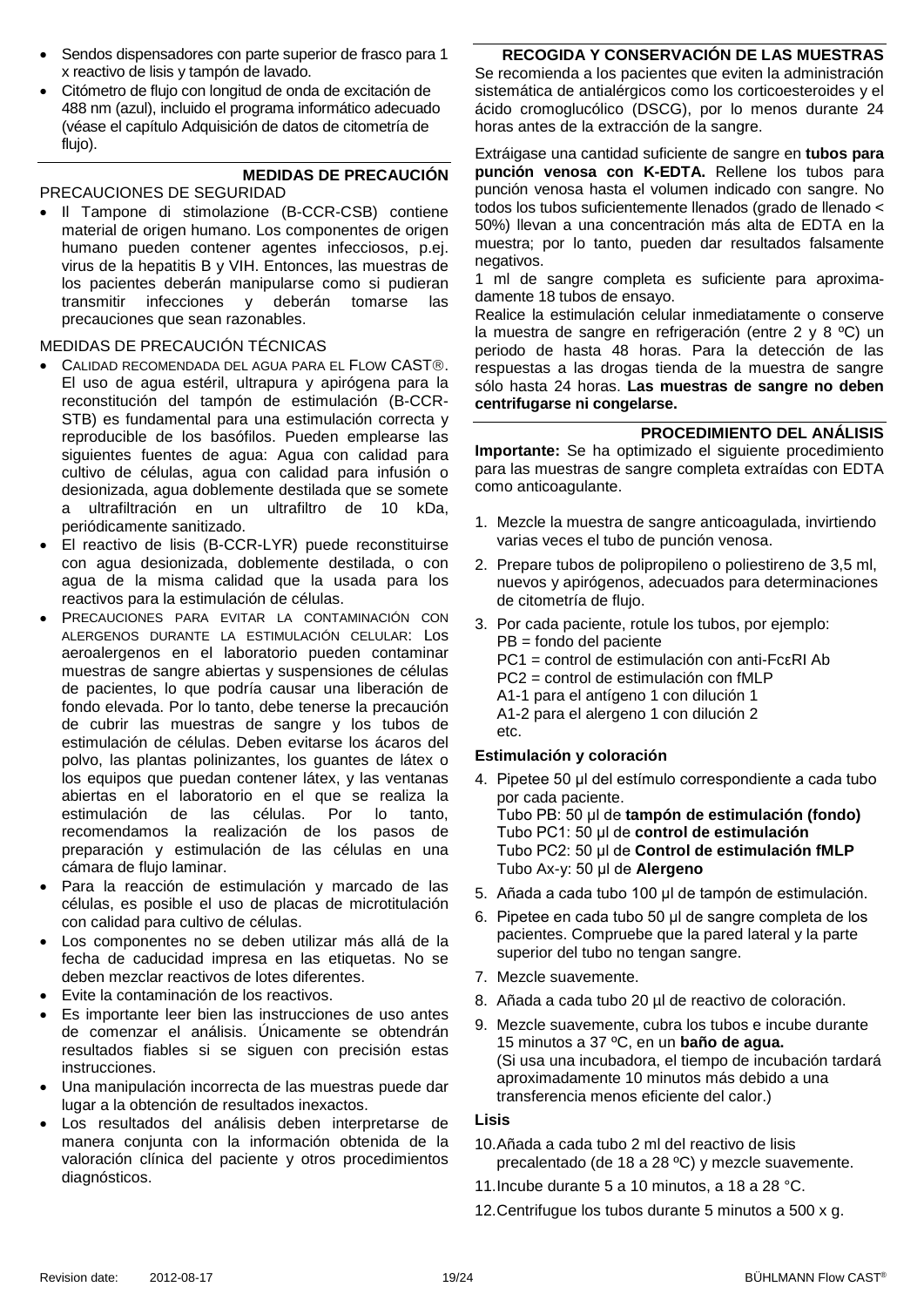- 13.Decante el sobrenadante con papel secante.
- 14.Resuspenda la microesfera de células con 300 μl de tampón de lavado.
- **Nota:** Dependiendo del instrumental de citometría de flujo, puede ser necesaria una mayor cantidad de tampón de lavado (por ejemplo, 800 µl).
- 15.Mezcle en vórtice suavemente.
- 16.Adquiera los datos en el citómetro de flujo, el mismo día. Si las muestras se conservan durante varias horas, deberán mantenerse protegidas de la luz, a una temperatura entre 2 y 8 ºC.
- **Nota:** Las conservadas y protegidas de la luz, a una temperatura entre 2 y 8 ºC, de un día para otro, todavía son evaluables. Pueden esperarse una ligera disminución de la intensidad de la fluorescencia y una menor recuperación de los basófilos.

#### <span id="page-19-0"></span>**ADQUISICIÓN DE DATOS DE CITOMETRÍA DE FLUJO**

La adquisición de citometría de flujo puede realizarse con cualquier citómetro de flujo que funcione con un diodo de láser de argón de 488 nm (luz de extracción azul-verde).

El citómetro de flujo debe estar equipado para detectar dispersión hacia delante (FSC), dispersión lateral) (SCC) y los dos fluorocromos FITC y PE.

Compruebe que el citómetro de flujo esté correctamente alineado y que la compensación de color esté ajustada.

Durante la adquisición de las muestras, compruebe que el histograma de FSC/SSC de la población de leucocitos se separe en tres poblaciones discretas. Ajuste la amplificación (ganancia) de las señales de FSC y SSC para obtener una distribución que se muestra en la figura 1, pagína [4.](#page-3-1) Consulte las instrucciones de los manuales del citómetro.

Característicamente, después de 500 a 600 células basófilas (obturadas como se muestra en la figura 2, pagína [4\)](#page-3-1), la adquisición puede detenerse. Deben analizarse por lo menos 200 células basófilas, lo que requiere una cantidad total de 50.000 a 100.000 leucocitos para adquirir por muestra. Debido al menor porcentaje de activación en las alergias medicamentosas, cada laboratorio debe definir sus propios límites de confianza (es decir, en las alergias medicamentosas, el límite de basófilos analizados debe ajustarse a 300 o más).

#### **ANÁLISIS DE LOS DATOS**

El análisis de los datos adquiridos puede realizarse con cualquier programa informático de análisis de citometría de flujo (por ejemplo, FlowJo, FloMax, CellQuest u otros. El análisis se basa en dos pasos:

- 1. Ajuste un obturador 1 (R1), incluyendo toda la pblación de basófilos CCR3 pos con SSC low de dispersión lateral (Side Scatter) baja (vea la figura 2, pagína [4\)](#page-3-1). Los eosinófilos localizados arriba, a la derecha, serán excluidos debido a su posición SSC high.
- 2. Calcule el porcentaje de células positivas para CD63 (FITC con fluorescencia brillante; Q2), en comparación con la cantidad total de basófilas obturadas en R1 (véanse las figuras 3 y 4, pagína [4\)](#page-3-1).

#### **LIMITACIONES**

- La citometría de flujo puede dar resultados falsos si el citómetro de flujo no se ha alineado perfectamente, si la emisión de fluorescencia no se ha compensado correctamente y si las regiones no se han colocado cuidadosamente.

- Compruebe macroscópicamente las preparaciones, para evaluar la eficacia de la lisis. Los eritrocitos pueden lisarse incompletamente y pueden aparecer en un histograma de difracción de la luz en la misma localización que los leucocitos.

#### **CONTROL DE CALIDAD**

Para una evaluación correcta de los resultados, deben tenerse en cuenta distintos valores:

- a) Generalmente, en el trazado FSC/SSC aparecen tres **poblaciones de leucocitos** diferenciadas correspondientes a linfocitos, monocitos y granulocitos. Su presencia puede considerarse un criterio de calidad de la muestra de sangre (tiempo desde la extracción, almacenamiento).
- b) **Control negativo** (control de tampón): Un valor base para un determinado paciente de entre el 2,0 y el 2,5% de los basófilos activados debe considerarse negativo. Esa es también la base para la determinación de los cortes correspondientes a alergenos concretos.
- c) **Control positivo** (control de estimulación): En el kit se incluyen dos controles positivos diferentes. El **anticuerpo monoclonal Anti-FcεRI** emula el puenteo del receptor *in vivo* ocasionado por el alergeno. **fMLP** es un tripéptido que produce la activación de los basófilos de manera no inmunológica. Si alguno de esos dos estimuladores muestra una activación de **>10%** de los basófilos, la muestra es evaluable.
- d) Se considera **sin respuesta** a las personas con baja reactividad (<10% de células positivas para CD63) frente a fMLP y anticuerpo anti-FcεRI. La evaluación de datos de donantes de sangre normales y pacientes mostró que un 6,1% (de n=98) eran personas sin respuesta frente a anti-FcεRI y un 4,9% (de n=61) frente a fMLP.

## **INTERPRETACIÓN DE LOS RESULTADOS**

Para obtener una sensibilidad y especificidad óptimas, deberán aplicarse valores umbrales ligeramente diferentes para grupos diferentes de alergenos. A partir de numerosos estudios y evaluaciones efectuados con diferentes pruebas de activación de basófilos, Bühlmann recomienda el uso de los siguientes valores umbrales:

| Alergenos de alimentos:  | >15%    |        |
|--------------------------|---------|--------|
| Venenos de himenópteros: | >10%    |        |
| Betalactamos*:           | $> 5\%$ | SI > 2 |
| Analgésicos*:            | $> 5\%$ | SI > 2 |
| Aditivos de alimentos*:  | $> 5\%$ | SI > 2 |

\* Los fármacos y otros alergenos químicos producen generalmente porcentajes de activación más bajos que otros alergenos. Por lo tanto, deberá obtenerse un valor umbral más bajo, pero el índice de estimulación (SI = estimulación del alergeno dividida por el control negativo) debe ser igual o superior a 2 para que el resultado se considere positivo.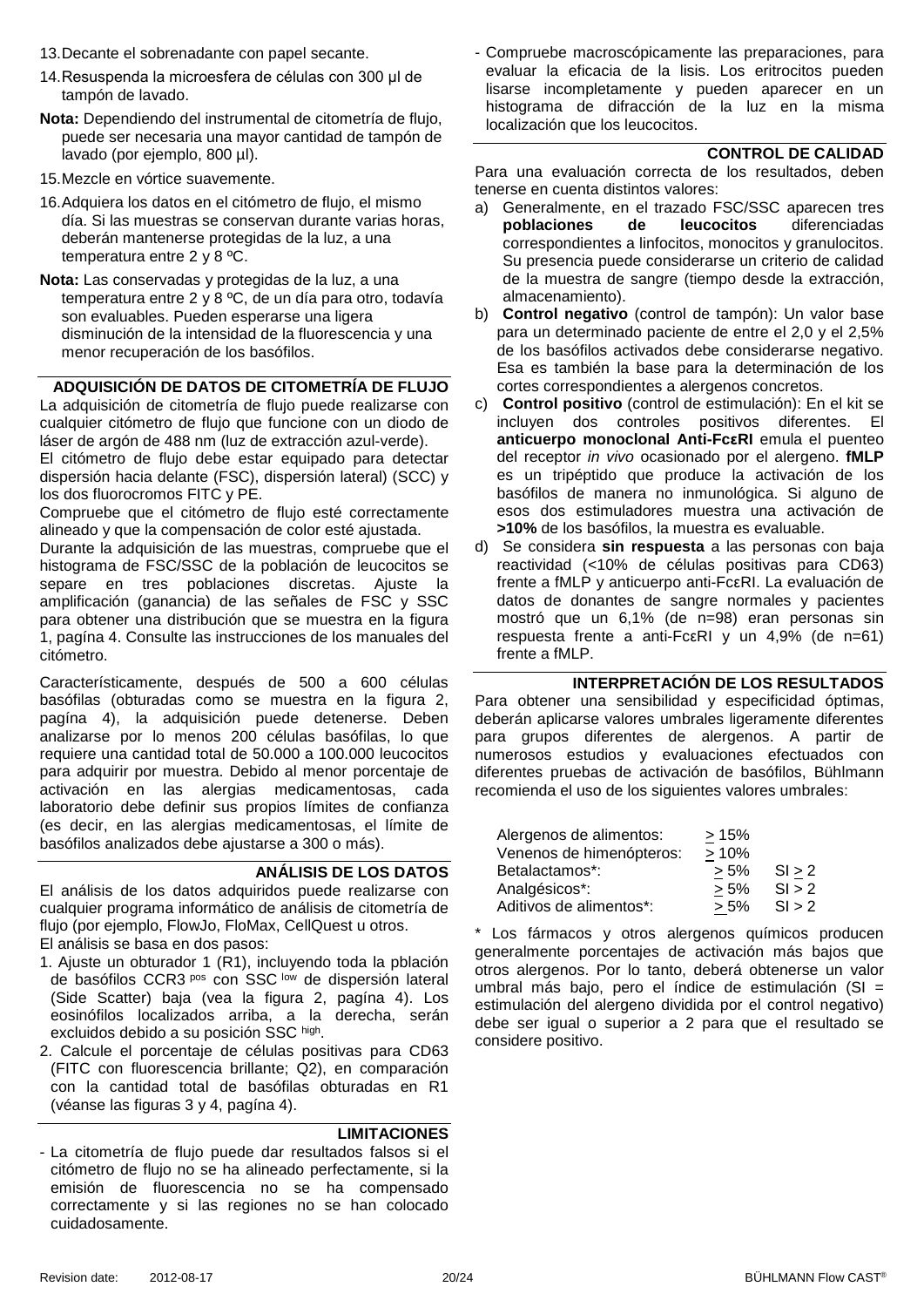#### **CARACTERÍSTICAS DE EFICIENCIA**

**Especificidad:** El anti-CCR3 mAb es un anticuerpo altamente específico, descrito en 6 y 7. CCR3 se expresa constitutivamente en los leucocitos eosinófilos y basófilos (véase la figura 2) y en una proporción menor de linfocitos CD3+. Las muestras de ocho donantes de sangre normales se colorearon dos veces con anti-CCR3-PE y anti-CD3- AF647. La cantidad relativa (media) de linfocitos CD3+ con la población de basófilos obturados fue del 3,9% (véase [Table 11\)](#page-21-0)..

Dependiendo de la estrategia de obturación usada, la cantidad relativa de basófilos CD63+ en el fondo de pacientes (control negativo) es muy baja. Analizamos 98 muestras de donantes de sangre normales y pacientes alérgicos. La mediana del fondo de pacientes fue del 1,5% (IC 95%: 1,20 – 1,77%). 6/98 muestras mostraron un fondo de pacientes > 5%.

**Recuperación de basófilos: > 500 basófilos / tubo de estimulación.** Analizamos 102 muestras de donantes de sangre normales y pacientes alérgicos. La mediana de la recuperación de basófilos fue de 526 células (IC 95%: 481 – 578 basófilos) colorados con CCR3-PE.

**Precisión (fondo de pacientes): 16,2% CV.** La precisión muestra la reproducibilidad del fondo de pacientes dentro de la misma muestra de sangre incubada 20 veces con tampón de estimulación y analizada consecutivamente mediante citometría de flujo. Los resultados expresados en [Table 13](#page-21-1) como porcentaje de basófilos activados y como intensidad de fluorescencia media (MFI) de CD63-FITC.

**Precisión (control positivo): 5,4% CV.** La precisión muestra la reproducibilidad de la estimulación dentro de la misma muestra de sangre incubada 20 veces con control positivo (STCON) y analizada consecutivamente mediante citometría de flujo. Los resultados expresados en [Table 13](#page-21-1) como porcentaje de basófilos activados y como intensidad de fluorescencia media (MFI) de CD63-FITC.

**Variación entre técnicos (control positivo): 3,7- 8,1% CV.** Se examinaron dos muestras de sangre de donantes de sangre normales con el FlowCAST, por técnicos diferentes, en el mismo día. Los dos controles positivos incluidos en el equipo, STCON y FMLP; se usaron por duplicado.

Los resultados expresados en [Table 14](#page-21-2) como porcentaje de basófilos activados (CD63+) con respecto a la doble activación por técnico.

**Intervalos de referencia**. Se establecieron con muestras procedentes de donantes de sangre normales (con edades entre 18 y 60 años). La mediana para muestras estimuladas con anti-FcεRI es un 75.8 % (percentil 25: 53.3 %; percentil 75: 85.6 %). La mediana para muestras estimuladas con fMLP es un 48.1 % (percentil 25: 35.4 %; percentil 75: 65.5 %). Véase la [Table 12.](#page-21-3)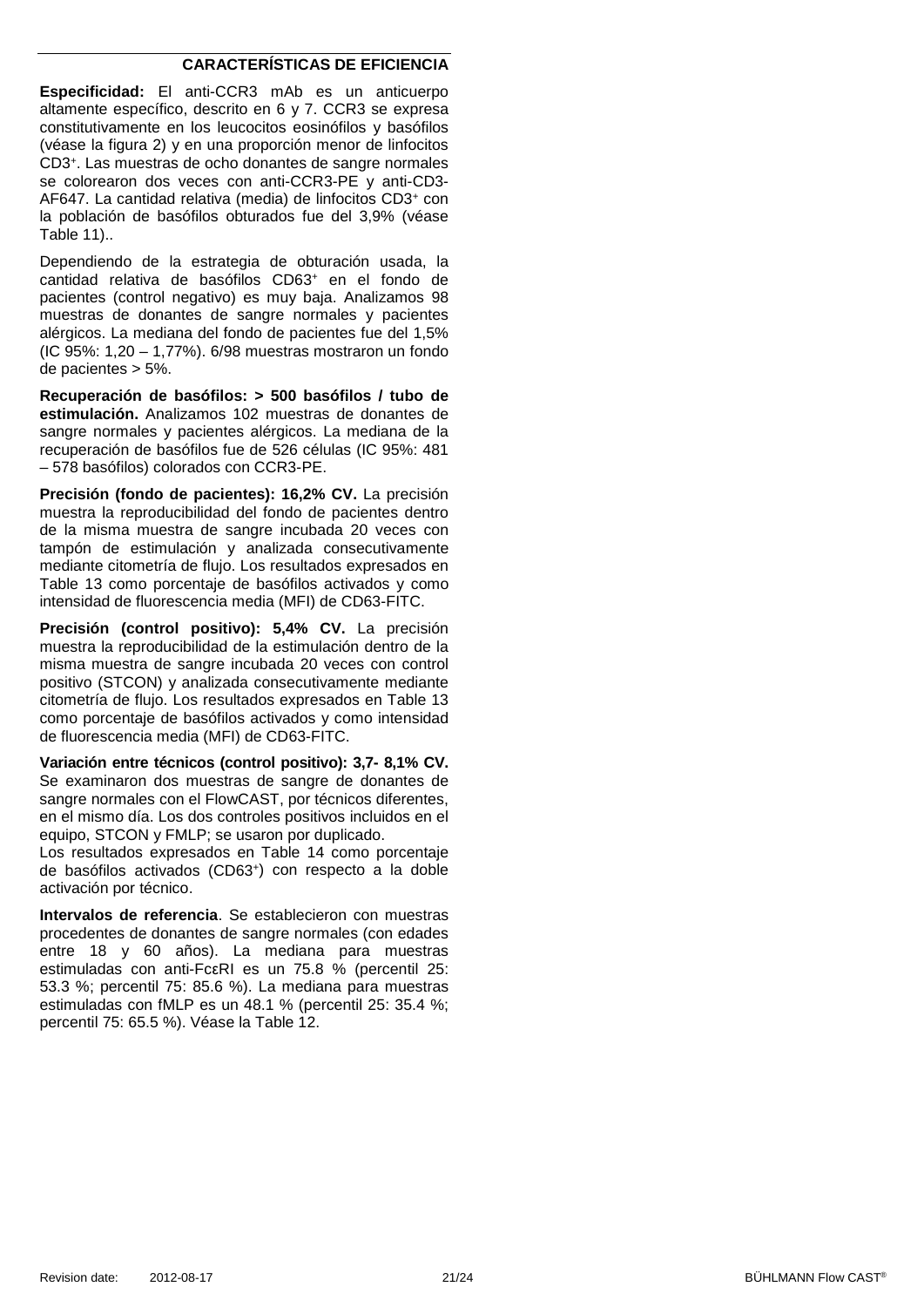#### **APPENDIX I TABLES/ TABELLEN/ TABLES/ TABELLE/ TABLAS**

<span id="page-21-0"></span>

| Table 11  |                  | Specificity |
|-----------|------------------|-------------|
| n         | 16               |             |
| Mean      | 3.85%            |             |
| 95% CI    | $2.52 - 5 - 18%$ |             |
| <b>SD</b> | 2.50%            |             |
| Median    | 3.10%            |             |
| 97.9% CI  | $1.70 - 5.54%$   |             |
|           |                  |             |

<span id="page-21-3"></span>

Table 12 **Reference Intervals** 

|              |    | %CD63 <sub>pos</sub> |                  |                     |
|--------------|----|----------------------|------------------|---------------------|
|              |    | Median               | $2.5th - 97.5th$ | $25^{th} - 75^{th}$ |
|              | n  |                      | percentile       | percentile          |
| <b>STCON</b> | 98 | 75.8                 | $3.4 - 92.0$     | $53.3 - 85.6$       |
| fMI P        | 61 | 48.1                 | $7.6 - 88.9$     | $35.4 - 65.5$       |

<span id="page-21-1"></span>

| Table 13           |        |                |        | Precision    |
|--------------------|--------|----------------|--------|--------------|
| Patient Background |        | <b>STCON</b>   |        |              |
|                    | %CD63+ | MFI<br>$CD63+$ | %CD63+ | MFI<br>CD63+ |
| Mean               | 2.4%   | 10.1           | 35.5%  | 82.1         |
| <b>SD</b>          | 0.4%   | 0.8            | 1.9%   | 7.2          |
| %CV                | 16.2%  | 7.7%           | 5.4%   | 8.8%         |

<span id="page-21-2"></span>Table 14 **Inter Technician Variation** 

|         | S1 (%CD63+)  |             | S2 (%CD63+)  |             |
|---------|--------------|-------------|--------------|-------------|
|         | <b>STCON</b> | <b>FMLP</b> | <b>STCON</b> | <b>FMLP</b> |
| Mean    | 64.8         | 42.2        | 69.6         | 48.1        |
| SD      | 3.6          | 1.6         | 2.6          | 3.9         |
| $\%$ CV | 5.6%         | 3.7%        | 3.7%         | 8.1%        |

#### **APPENDIX II REFERENCES/ LITERATURREFERENZEN/ RÉFÉRENCES/ RIFERIMENTI/ REFERENCIAS**

- <span id="page-21-4"></span>1. Sainte-Laudy, J, et al. [Analysis of membrane expression of the CD63 human basophil activation marker. Applications to allergologic diagnosis]. Allerg Immunol (Paris) **26**, 211-4. (1994).
- <span id="page-21-5"></span>2. Sabbah, A and Sainte-Laudy, J. Flow Cytometry applied to the analysis of Lymphocyte and Basophil activation. ACI International **8**, 116-9 (1996).
- <span id="page-21-6"></span>3. Sanz, ML, et al. Flow cytometric basophil activation test by detection of CD63 expression in patients with immediatetype reactions to betalactam antibiotics. Clin Exp Allergy **32**, 277-86. (2002).
- 4. DeWeck, AL and Sanz, ML. Flow cytometric cellular allergen stimulation Test (FAST/Flow-CAST): technical and clinical evaluation of a new diagnostic test in allergy and pseudo-allergy. ACI International **14**, 204-215 (2002).
- <span id="page-21-7"></span>5. Gamboa, P et al. The flow-cytometric determination of basophil activation induced aspirin and other non-steroidal anti-inflammatory drugs (NSAIDs) is useful for in vitro diagnosis of the NSAIDs hypersensitivity syndrome. Clin Exp Allergy **34**, 1448-57 (2004)
- <span id="page-21-8"></span>6. Uguccioni, M., C. R. Mackay, et al.. "High expression of the chemokine receptor CCR3 in human blood basophils. Role in activation by eotaxin, MCP-4, and other chemokines." J Clin Invest **100**(5): 1137-43 (1997)
- <span id="page-21-9"></span>7. Ducrest, S., F. Meier, et al. (2005). "Flowcytometric analysis of basophil counts in human blood and inaccuracy of hematology analyzers." Allergy **60**(11): 1446-50.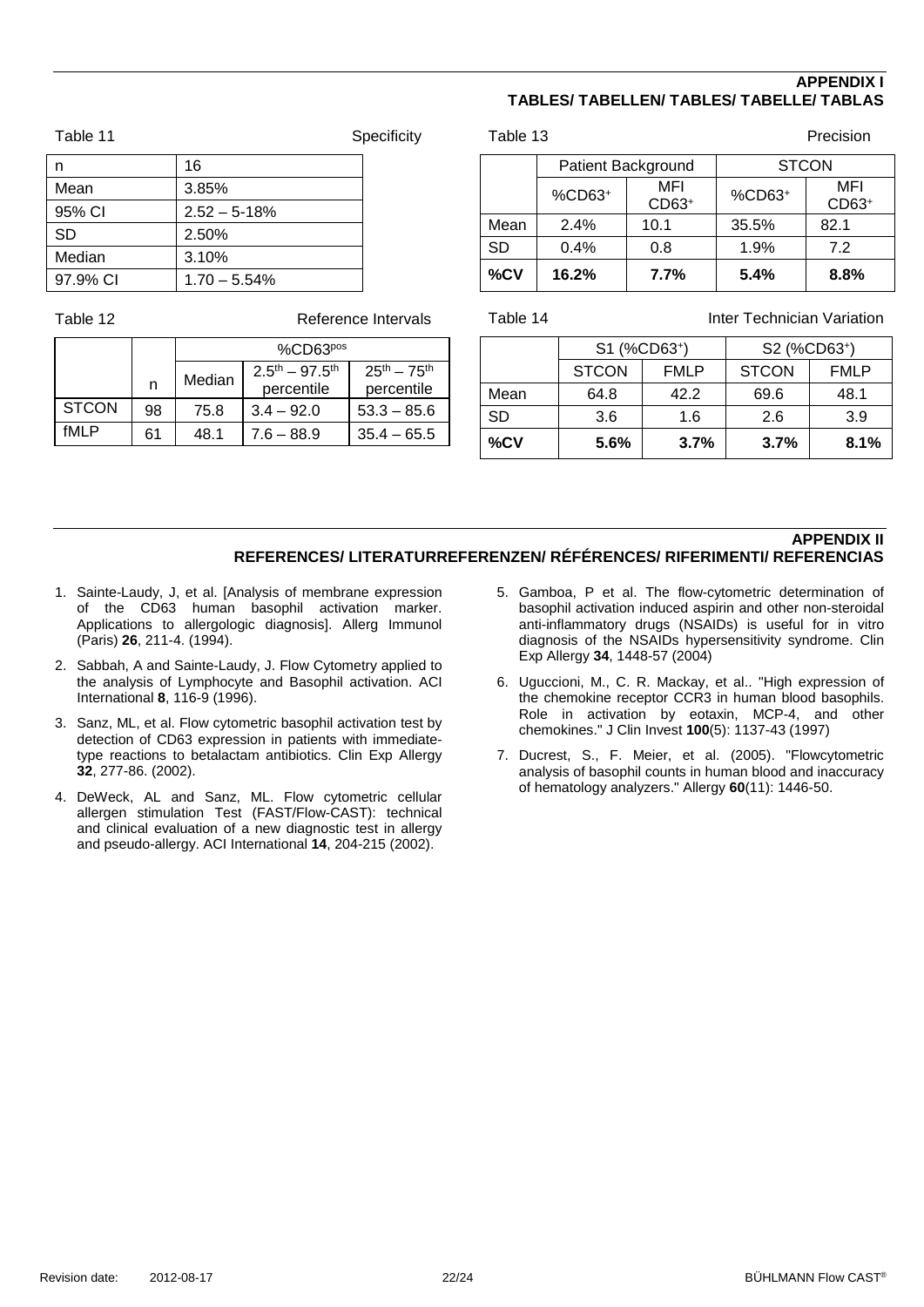#### **APPENDIX I SHORT PROTOCOL**



## **TIME TO RESULT: ~ 1 HOUR**

**\* Note:** Depending on Flow cytometry instrumentation more wash buffer (e.g. 800 µl) might be necessary.